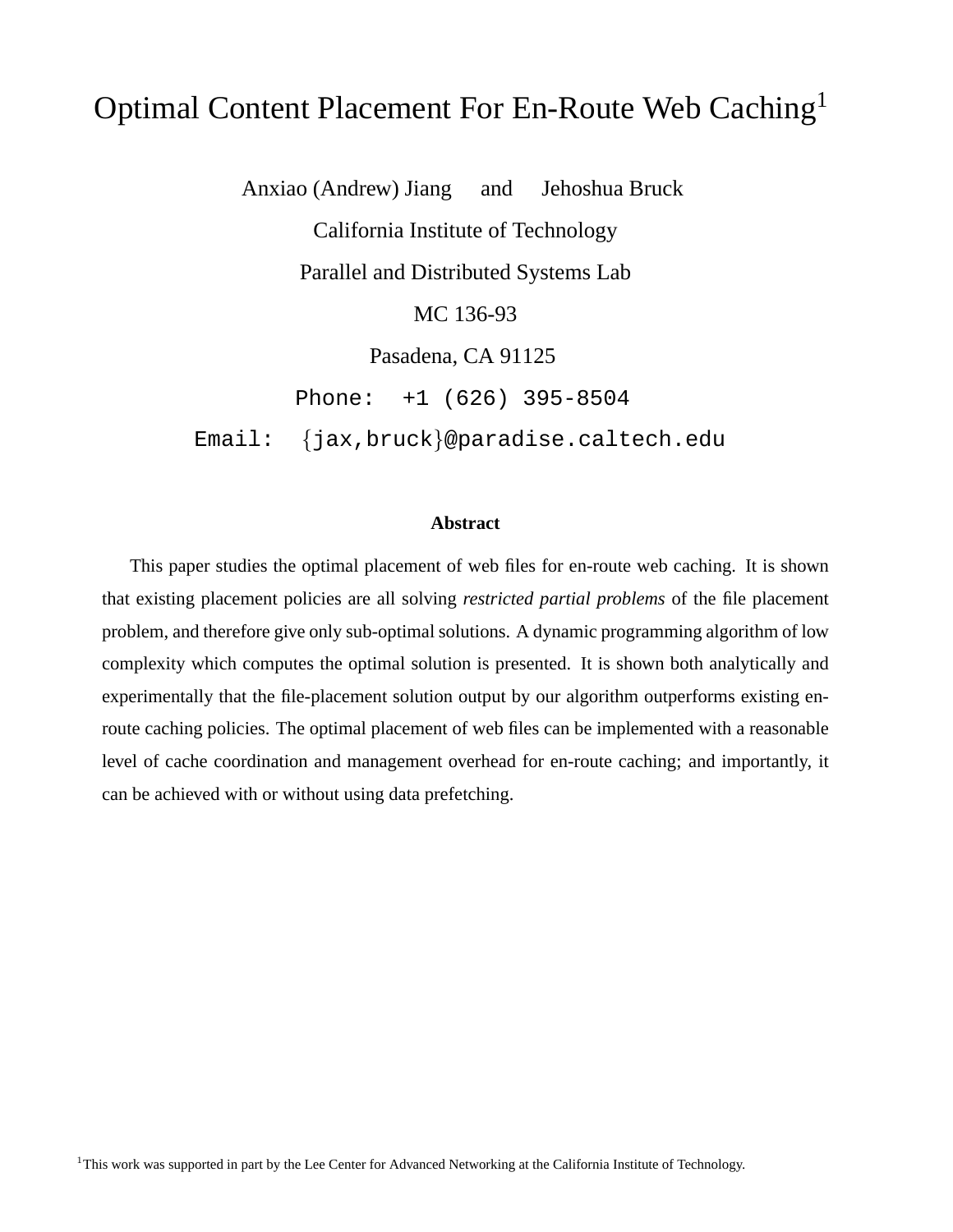#### I. INTRODUCTION

Web caching is one of the main techniques solving the performance problems the World Wide Web faces today. WWW has been experiencing exponential growth in recent years [21], but long access latency can seriously hurt its popularity, especially for hot websites. Web caching dynamically stores popular files in different places of the Internet, thus decreasing the distance between clients and web content. It can significantly reduce network congestion, server load and access delay. A huge amount of research effort has been devoted to all aspects of web caching, and various caching schemes have been proposed [4] [9] [11] [13] [16] [19] [22].

Effective caching requires cooperative content management of web caches. Traditional caches include clients, proxies and servers. One common approach to coordinate caches is *Hierarchical Caching* [7] [16], where a cache hierarchy is set up and caches are located at different levels of the network, such as the client level, the institutional level, the regional level and the national level. When a request from a client is not satisfied by a cache, the cache redirects the request to a higher-level cache. A request always travels upwards in the cache hierarchy until it's satisfied by some cache or, if none of the caches it goes through has the requested file, by the web server. When the file is found and transmitted downward to the client, the file is usually cached in every cache in the hierarchy along the path. Another common approach to coordinate caches is *Distributed Caching* [12] [20], where only institutional caches are placed at the edge of the network which cooperate among themselves. In distributed caching, caches need to be aware of each other's content, which is realized through queries, exchanging content digests/summaries, or using hash functions that map files to caches. Some hybrid caching architectures also exist [16].

A new caching architecture, called *En-Route Caching* [3] [9] [15] [19], differs from hierarchical caching and distributed caching in that caches are associated with routing nodes and that a request is always forwarded from the client toward the web server along the *regular* routing path. Every en-route cache inspects the requests that pass through its associated routing node. If it has the requested file, it transmits the file to the client and the request is satisfied. Otherwise, it forwards the request along the regular routing path. En-route caching has the merit that it is transparent to both clients and servers, and requires no file location mechanisms such as broadcasting queries or exchanging content summaries [19]. So it's easy to manage in this sense. And it provides a much stronger capability to locate caches really *inside* the network, whose effectiveness has been shown [8].

File placement/replacement is a key technique that affects the effectiveness of caching. A large number of file placement/replacement policies are available for en-route caching [6] [14] [18] [22] [23]. Most policies make decisions on file placement and replacement for individual caches only. Some policies, such as MOD-ULO [3], consider the path from the cache (or server) containing the file to the client, and cache the file along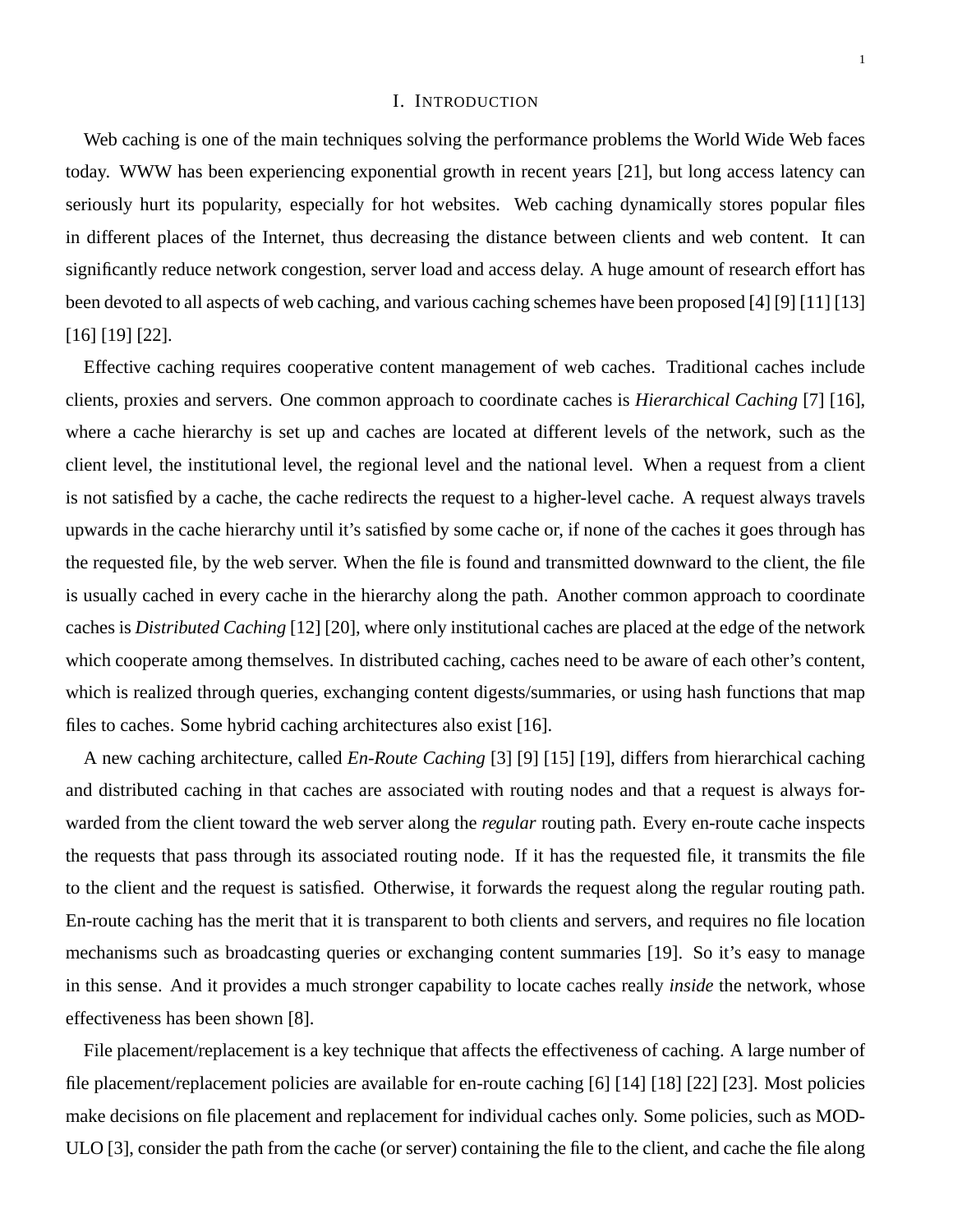$\overline{2}$ 

the path using simple placement schemes. Recently a novel caching scheme, called *Coordinated En-Route Web Caching*, is proposed by Tang et al. [19]. The coordinated en-route web caching scheme *optimizes* the placement of files along the path from the cache (or server) to the client, and it requires moderately more coordination among the en-route caches. Its performance has been shown to be significantly better than the other policies [19].

This paper explores the file placement techniques for en-route web caching. We study file placement policies in a more general caching model, and show that existing policies, including the coordinated enroute web caching sheme, are all solving *restricted partial problems* of the placement problem, and therefore they give only sub-optimal solutions. We then present a dynamic programming algorithm which computes the optimal solution for file placement. It is shown both analytically and experimentally that the optimal solution given by our algorithm can be significantly better than the sub-optimal solutions given by other schemes. Implementation details are introduced, and it's shown that our scheme requires the same level of coordination among caches as the *coordinated en-route web caching scheme*. It is proven that the optimal placement can be implemented in an *independently successive way*—meaning that the file can be cached only in caches that it necessarily passes through, and successive independent computation and caching will aggregately give the optimal placement. Thus the optimal placement can be achieved with or without using prefetching (data pushing). That is a very important property desired by any caching scheme.

The rest of the paper is organized as follows. In Section II, a general model for the file placement of en-route web caching is presented, and the performance of existing placement schemes and that of the optimal scheme are compared. In Section III, the dynamic programming algorithm solving the optimal file placement problem is presented. The algorithm has complexity  $O(|V|^2)$ , where |V| is the number of caches in consideration. In Section IV, implementation details are introduced. In Section V, simulation results showing the performance difference between the optimal scheme and other existing schemes are provided. In Section VI, we conclude this paper.

#### II. MODELLING EN-ROUTE WEB CACHING

In this section we model en-route web caching, and compare the performance of different file placement policies.

## *A. Caching Model and File Placement*

The model we use in this paper closely follows the network model in [19]. We model the network as a graph  $G = (V, E)$ , where V is the set of routers each of which is associated with an en-route cache, and  $E$  is the set of network links. Each server or client is attached to a node in  $V$ . Without loss of generality,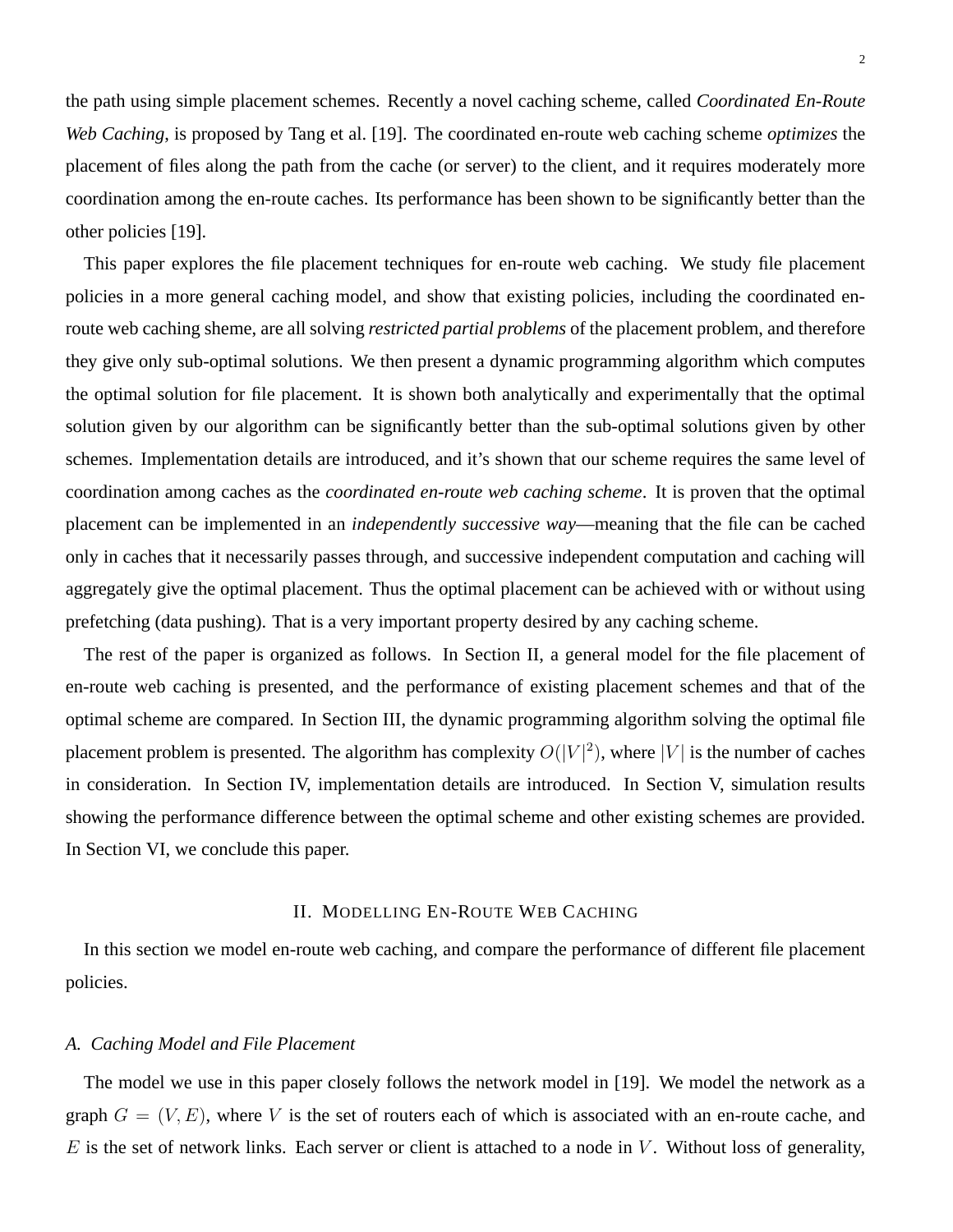

we assume there is only one server, and clients request for web files maintained by the server. A client's request goes along the path from the client to the server, and is satisfied by the first node on the path whose cache stores the requested file. The file from the cache is transmitted downstream along the same path to the client. For simplicity, symmetric routing is assumed here. (If the routing is asymmetric, then we let  $V$  only include those nodes on both upstream and downstream paths. Such a simplification is validated by Tang et al. in [19], where it is pointed out that for en-route caching, nodes not contained in both upstream and downstream paths are not appropriate locations for caching the file.) Routing paths from all clients to the server form a tree topology [9] [10] [16] [19].

An example of such a tree topology is shown in Figure 1(a). Here node  $v_0$  is the router associated with the web server, while all other nodes are associated with en-route caches. For any web file  $F$  and every cache (or server) which contains the file  $F$ , the set of nodes in the network whose requests for  $F$  are satisfied by that particular node containing  $F$  form a subtree. Figure 1(b) shows the three subtrees corresponding to the three nodes containing the file  $F$ . Clearly in every such subtree, there is only one node containing the file  $F$ , which is the node closest to the server.

For a file F, we associate every edge  $(u, v) \in E$  with a nonnegative cost  $c(u, v, F)$ , which represents the cost of transmitting a request for F and the corresponding response through edge  $(u, v)$ . As in [19], the 'cost' here has a general meaning which can correspond to delay, data flow or request-processing cost. If a request goes through multiple edges, the total cost is considered to be the summation of the cost over each edge.

Consider a node  $A_0$  which contains the file F. We use  $U = \{A_0, A_1, A_2, \dots, A_n\}$  to denote the set of nodes whose requests for F are satisfied by  $A_0$ . So nodes in U and the associated edges form a subtree which we denote by T—of the network. We call  $A_0$  the *root* of the subtree T. Let  $f(A_i)$  ( $1 \le i \le n$ ) denote the rate of requests for F passing through node  $A_i$  (including the requests from  $A_i$  itself and from others).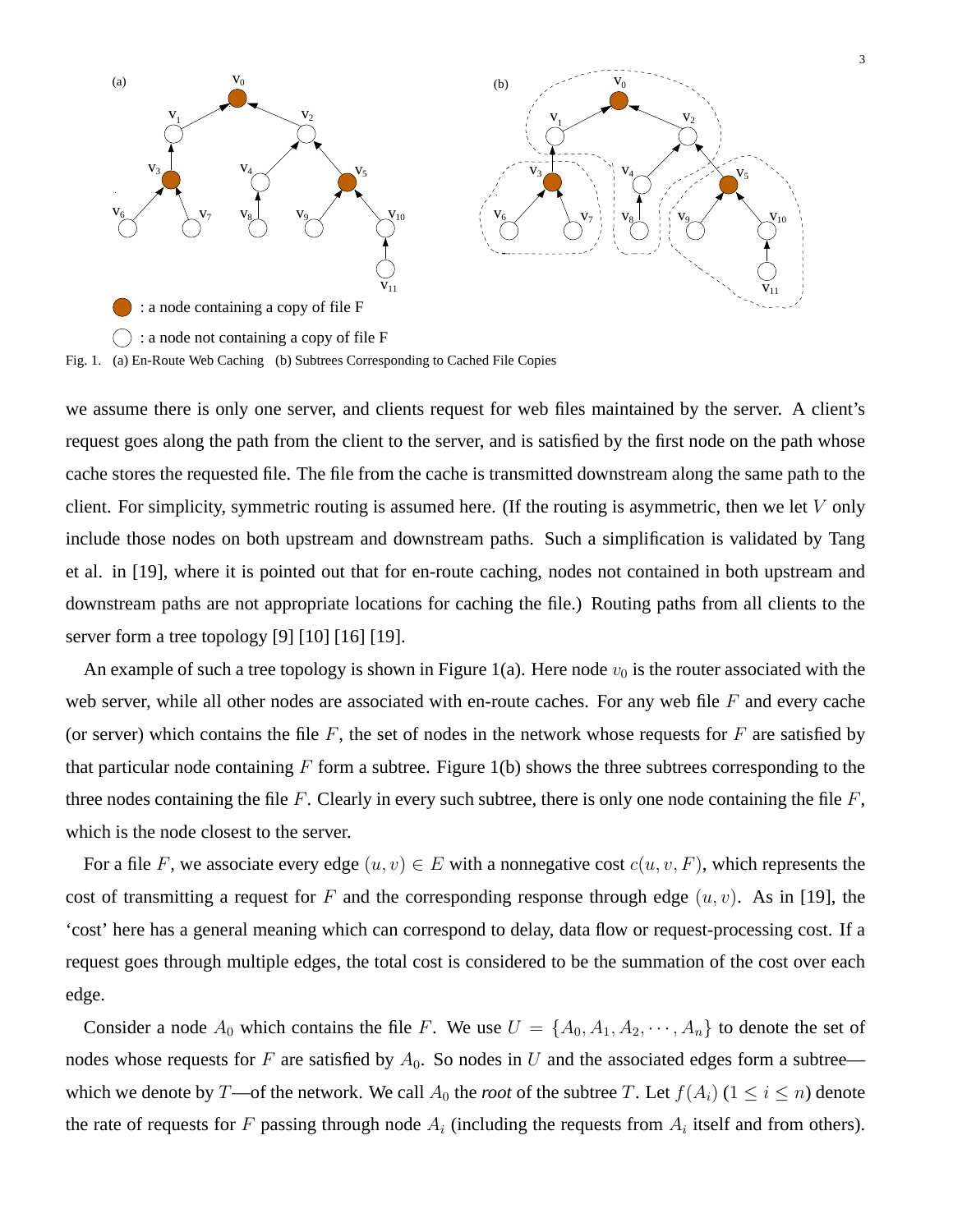Then the total cost of the requests for  $F$  from nodes in  $U$  is:

$$
\sum_{i=1}^{n} f(A_i) \cdot c(A_i, P_{A_i}, F)
$$

where  $P_{A_i}$  is the parent of node  $A_i$  in the tree T.

Currently  $A_0$  is the only node in the tree T which contains the file F. If the rates of requests for F are high, it's beneficial to cache more copies of  $F$  in the tree. However, because of the limited memory capacity of each cache, if  $F$  is to be stored in a cache, then one or more files in the cache will need to be removed in order to make room. Caching the file  $F$  at a node decreases the cost for accessing  $F$  in the future (referred to as *cost saving*), but increases the cost for accessing the files that are removed (referred to as *cost loss*).

Our goal is to minimize the access cost for both the file  $F$  and the files removed. Assume we select a set R of r nodes,  $R = \{A_{j_1}, A_{j_2}, \dots, A_{j_r}\} \subseteq U - \{A_0\}$ , to cache F. Thus the cost for accessing F is reduced. Define  $B_i$  ( $1 \le i \le r$ ) as the node that satisfies the following three requirements: (1)  $B_i \in R \cup \{A_0\}$ ; (2)  $B_i$ is an ancestor of  $A_{j_i}$  in the tree T; (3) no node in R is both an ancestor of  $A_{j_i}$  and a descendant of  $B_i$  in the tree T. Then the *cost saving* here can be shown to be:

$$
\sum_{i=1}^{r} \sum_{(u_1, u_2) \in PATH(A_{j_i}, B_i)} f(A_{j_i}) \cdot c(u_1, u_2, F)
$$

where  $PATH(A_{j_i}, B_i)$  is the set of edges on the path between  $A_{j_i}$  and  $B_i$ .

Removing a file O from a node  $A_{j_i}$  will cause cost loss

$$
\sum_{(u_1, u_2) \in PATH(A_{j_i}, C_{O,i})} f_{O,i} \cdot c(u_1, u_2, O)
$$

where  $f_{O,i}$  is the rate of requests for O passing through node  $A_{j_i}$ , and  $C_{O,i}$  is the node containing the file O which will satisfy the requests coming from  $A_{j_i}$  for the file O once O is removed from  $A_{j_i}$ . The cost loss of removing multiple files from a node  $A_{j_i}$  is simply the summation of the cost loss of removing each file from  $A_{j_i}$ .

Deciding which file to remove from a cache is the file replacement problem. There exist a large number of file replacement policies. In this paper, we adopt replacement policies that optimize access cost, such as LNC-R [17]. Let  $l(A_{j_i})$  be the cost loss of removing files from node  $A_{j_i}$  to make enough room for storing file F. Then the total *cost loss* is

$$
\sum_{i=1}^{r} l(A_{j_i}) \tag{1}
$$

The above cost-loss formula is used in [19], too. We would like to point out that strictly speaking, the cost loss of removing files at several nodes is not simply the summation of the cost loss of removing files at each node individually, if the same file is removed from at least two nodes and those two nodes are successive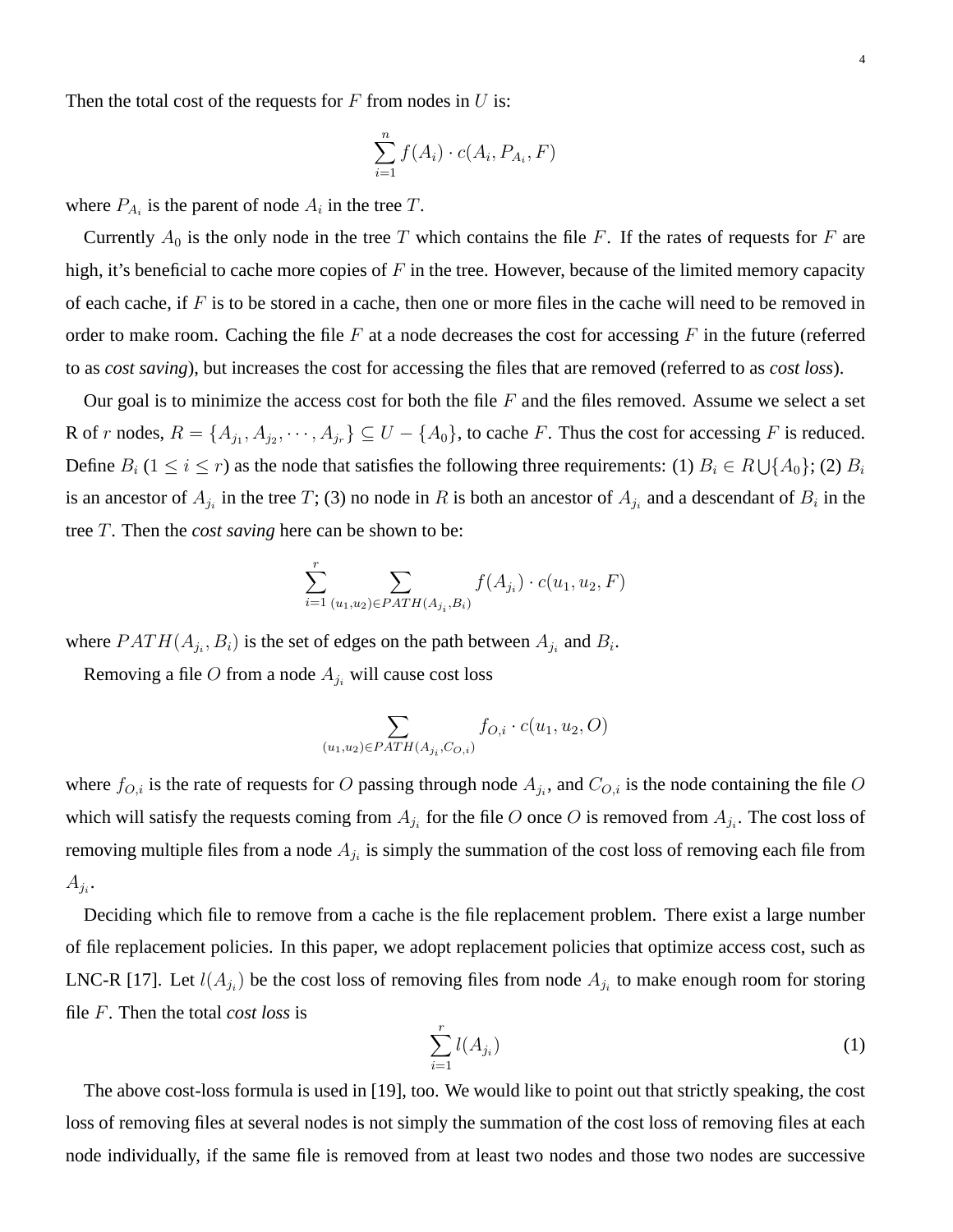among the sites caching the file. However, files removed by cost-based replacement policies usually have very low access frequencies, therefore are sparsely populated among caches, which makes the above scenario unlikely to happen. So Formula (1) is a good approximation for the cost loss.

Now we can define an *'optimal placement* of file F on tree T' as follows: an optimal placement of file F on tree T is to cache file F on a set of nodes  $\{A_{j_1}, A_{j_2}, \cdots, A_{j_r}\} \subseteq U - \{A_0\}$  such that the *net* cost saving (cost saving minus cost loss)

$$
\sum_{i=1}^{r} \sum_{(u_1, u_2) \in PATH(A_{j_i}, B_i)} f(A_{j_i}) \cdot c(u_1, u_2, F) - \sum_{i=1}^{r} l(A_{j_i})
$$

is maximized.

## *B. Performance Comparison of Placement Policies*

There are lots of file placement policies available for en-route caching. For most of them, when a file is transmitted from a cache (or server) to a client, the file is cached on every node along the path. And at each individual node, some file replacement policy is used to evict files to create space for the newly cached file. Examples of such replacement policies include LRU, LFU, LRU-MIN [1], Hybrid [23], LNC-R [17], GD-Size [6], etc.. For some placement policies, the file is still cached along the path when it's being transmitted to the client, but each node on the path decides independently whether or not it's beneficial to cache the file, based on some key attribute [1] or other admission control mechanisms [2]. Some file placement policies cache files in a more coordinated way. An example is *MODULO caching* [3], which caches a file on nodes that are a fixed number of hops apart along the path between the server (or cache) and the client.

The *Coordinated En-Route Web Caching scheme* presented recently in [19] is a file placement policy which *optimizes* the placement of the file along the whole path from the cache (server) to the client. It uses the same cost-saving and cost-loss formulas as in this paper, although they are written in different forms. The scheme considers a linear array (a path) instead of a tree. Thus it can be seen as a special (or restricted) case of the optimization problem considered in this paper.

All the file placement policies discussed above try to optimize the placement of a file on the path from a cache (server) to a client, some considering individual nodes only, while others considering the whole path. None of them considers the placement of a file over a tree. Let  $T$  denote the same tree as in the previous subsection, which consists of a *root* node containing the file F and all the nodes whose requests for F are serviced by the root. Although after enough requests for  $F$  from different nodes of  $T$  are sent, each of which causing a placement of  $F$  on a path, we will get a placement of the file  $F$  over the whole tree  $T$ , that placement is the aggregation of the placements on single paths which might be locally optimal but are globally sub-optimal. So the global placements on  $T$  of existing file placement policies are sub-optimal.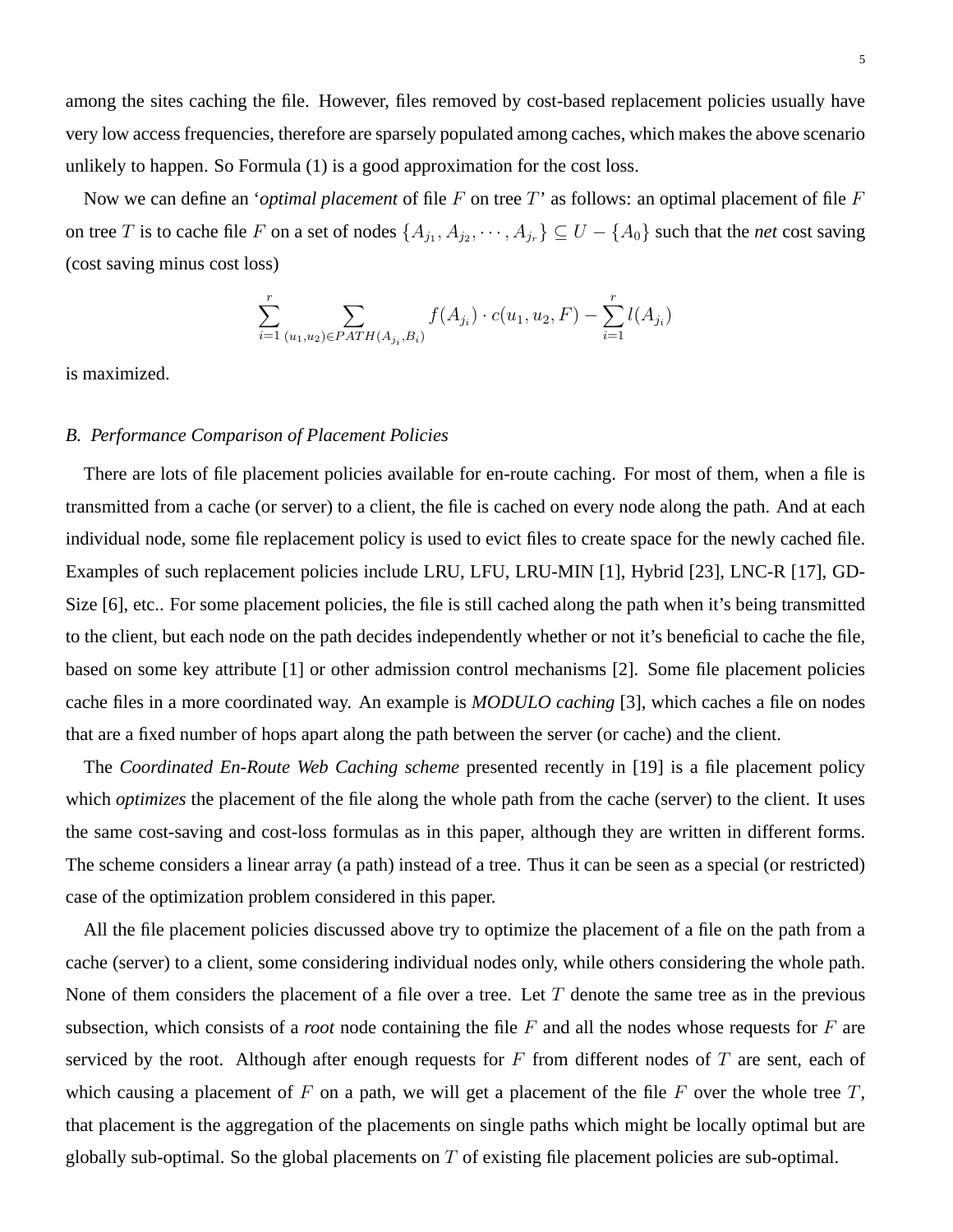

Fig. 2. File Placement on Trees

We use the following example to illustrate the sub-optimality of existing file placement policies.

*Example*: In this example, we consider three file placement policies: caching a file on every node the file passes through, the *Coordinated En-Route Web Caching scheme* presented in [19], and the *optimal placement* as defined in the previous subsection.

(a) A tree of 4 nodes,  $\{A_0, A_1, \dots, A_3\}$ , is shown in Fig. 2(a). Here  $A_0$  is the only node that contains a file F. The values of the parameters  $f(A_i)$ ,  $c(A_i, P_{A_i}, F)$  and  $l(A_i)$  ( $1 \le i \le 3$ ) are shown in Fig. 2(a), where  $f(A_i)$  is the rate of requests for F passing through node  $A_i$ ,  $c(A_i, P_{A_i}, F)$  is the cost of transmitting a request for F and the corresponding response through the edge  $(A_i, P_{A_i})$  (here  $P_{A_i}$  is the parent of  $A_i$ , e.g.,  $P_{A_1} = A_0$  and  $P_{A_2} = P_{A_3} = A_1$ ), and  $l(A_i)$  is the cost loss of removing enough files from  $A_i$  to make room for F. The requests for F issued by  $A_0$  won't cause caching F on other nodes, and  $A_1$  doesn't issue any request for F because  $f(A_1) = f(A_2) + f(A_3)$ . Assume  $A_2$  issues a request for F first, and  $A_3$  issues a request for  $F$  some time later.

When the policy 'caching a file on every node the file passes through' is used, after both requests of  $A_2$ and  $A_3$  are satisfied, clearly F will be cached on all nodes in the tree, and the *net* cost saving is  $\sum_{i=1}^{3} f(A_i)$ .  $c(A_i, P_{A_i}, F) - \sum_{i=1}^{3} l(A_i) = 0.$ 

When the *Coordinated En-Route Web Caching scheme* is used, when  $A_2$ 's request reaches  $A_0$ ,  $A_0$  computes the placement of F on the path between  $A_0$  and  $A_2$  which will maximize the *net* cost saving — and in this case the *net* cost saving will be maximized by placing F on  $A_1$ . So when  $A_0$  sends F to  $A_2$  in response to  $A_2$ 's request, F is cached on  $A_1$ , which causes a *net* cost saving of  $f(A_1) \cdot c(A_1, A_0, F) - l(A_1) = 0.8$ . After this moment, every time  $A_i$  ( $i = 2, 3$ ) issues a request for F, it will be satisfied by  $A_1$ ; and placing F on  $A_i$  ( $i = 2, 3$ ) will cause a *net* cost saving of  $f(A_i) \cdot c(A_i, A_1, F) - l(A_i) = -0.4$ . So when  $A_1$  sends F to  $A_i$  ( $i = 2, 3$ ) in response to  $A_i$ 's request, F won't be cached on the path between  $A_1$  and  $A_i$  (excluding the node  $A_1$  which has already cached F). So the total *net* cost saving stabilizes to be 0.8.

It can be verified that the *optimal placement* of F, which maximized the *net* cost saving for the tree, is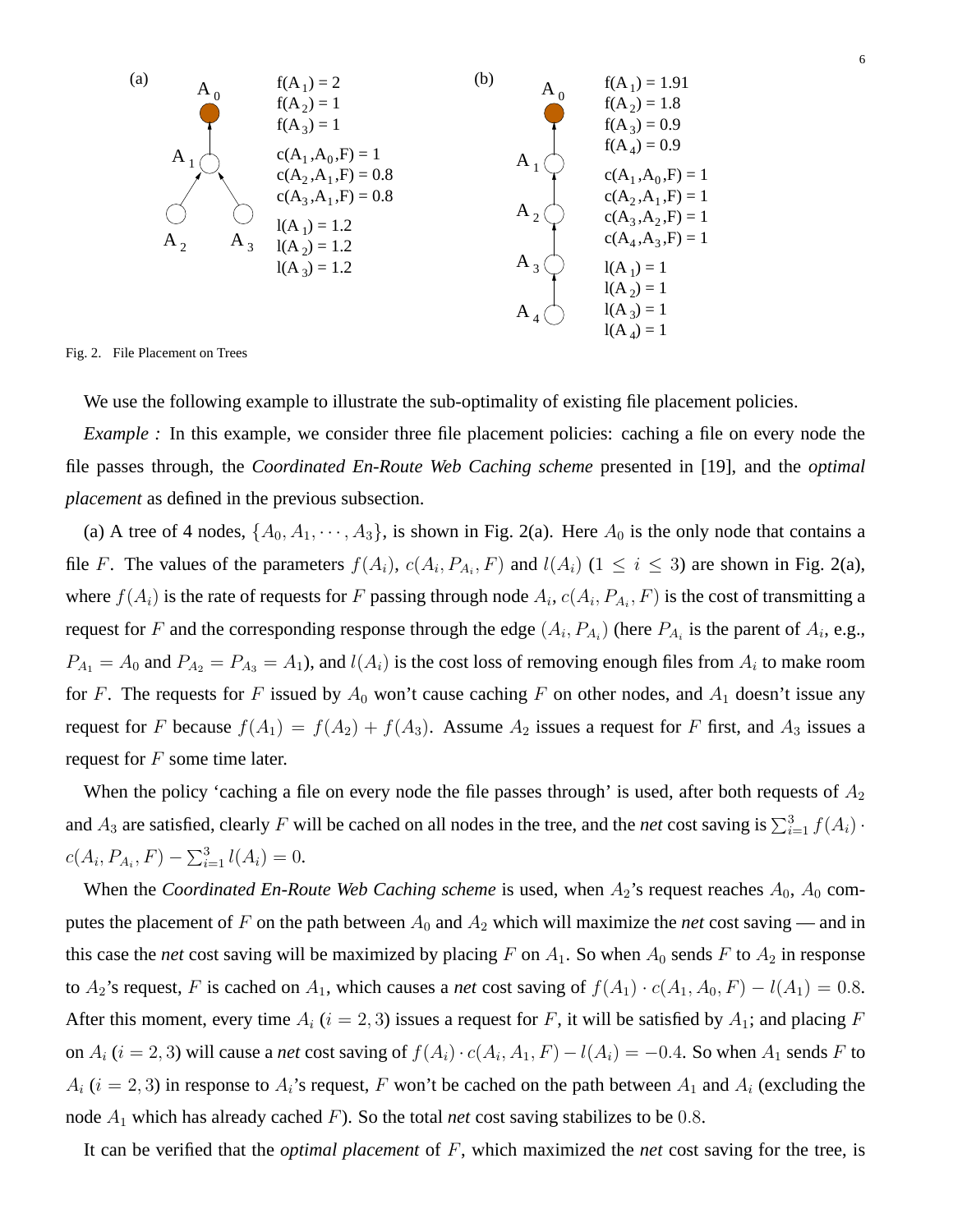to cache F on nodes  $A_2$  and  $A_3$ , whose corresponding *net* cost saving is  $\sum_{i=2}^{3}$  $\sum_{(u_1,u_2)\in PATH(A_i,A_0)} f(A_i)$ .  $c(u_1, u_2, F) - \sum_{i=2}^{3} l(A_i) = 1.2.$ 

It's simple to see that actually no matter in which order  $A_2$  and  $A_3$  send requests for F, the scheme which 'caches a file on every node it passes through' and the 'Coordinated En-Route Web Caching scheme' will have the same placements as above once  $A_2$  and  $A_3$  has sent at least one request each, and their *net* cost saving will be 0 and 0.8 respectively, both worst than the optimal placement.

(b) A tree of 5 nodes,  $\{A_0, A_1, \dots, A_4\}$ , is shown in Fig. 2(b). Here  $A_0$  is the only node that contains a file F. Note that here the tree is also a path. The values of the parameters  $f(A_i)$ ,  $c(A_i, P_{A_i}, F)$  and  $l(A_i)$  $(1 \le i \le 4)$  are shown in Fig. 2(b). Assume the first request and the second request for F are issued by  $A_1$ and  $A_4$  respectively.

When the policy 'caching a file on every node the file passes through' is used, after both requests of  $A_1$ and  $A_4$  are satisfied, clearly F will be cached on all nodes in the tree, and the *net* cost saving is  $\sum_{i=1}^{4} f(A_i)$ .  $c(A_i, A_{i-1}, F) - \sum_{i=1}^{4} l(A_i) = 1.51.$ 

When the *Coordinated En-Route Web Caching scheme* is used, the request of  $A_1$  will cause caching F on  $A_1$  (which is the placement on the path between  $A_0$  and  $A_1$  that maximizes the *net* cost saving), and the request of  $A_4$  will cause caching F on  $A_4$  (which is the placement on the path between  $A_1$  and  $A_4$  that maximizes the *net* cost saving). It's simple to verify that afterwards no request for F issued by nodes in the tree will cause caching any extra copy of  $F$  in the tree. So the total *net* cost saving stabilizes to be  $f(A_1) \cdot c(A_1, A_0, F) + \sum_{(u_1, u_2) \in PATH(A_4, A_1)} f(A_4) \cdot c(u_1, u_2, F) - l(A_1) - l(A_4) = 2.61.$ 

It can be verified that the *optimal placement* of F, which maximized the *net* cost saving for the tree, is to cache F on nodes  $A_2$  and  $A_4$ , whose corresponding *net* cost saving is  $\sum_{(u_1,u_2)\in PATH(A_2,A_0)} f(A_2)$ .  $c(u_1, u_2, F) + \sum_{(u_1, u_2) \in PATH(A_4, A_2)} f(A_4) \cdot c(u_1, u_2, F) - l(A_2) - l(A_4) = 3.4.$ 

So the first two schemes both output placements worse than the optimal placement. And it can be seen that the *Coordinated En-Route Web Caching scheme*, which optimizes file placements on paths, can also output non-optimal solutions even if the tree is a path, if the first request doesn't come from the bottom node. (Clearly if A<sup>4</sup> issues the first request, then the *Coordinated En-Route Web Caching scheme* will output an optimal placement of  $F$ .)

(c) The two placements output by the '*Coordinated En-Route Web Caching scheme*' in (a) and (b) are both stable, in the sense that no further request will cause caching any extra copy of  $F$  in the tree, and that removing any already cached copy of  $F$  will cause a negative 'net cost saving'. It can be easily shown that the *Coordinated En-Route Web Caching scheme* can also output unstable (transient) file placements (e.g., consider the case in (a) where  $f(A_1)$ ,  $f(A_2)$  and  $f(A_3)$  are changed to be 2.5, 0.5 and 2 respectively). It's also very easy to show that the scheme of 'caching a file on every node the file passes through' can also output both stable and unstable file placements. Experiments show that both stable and unstable placements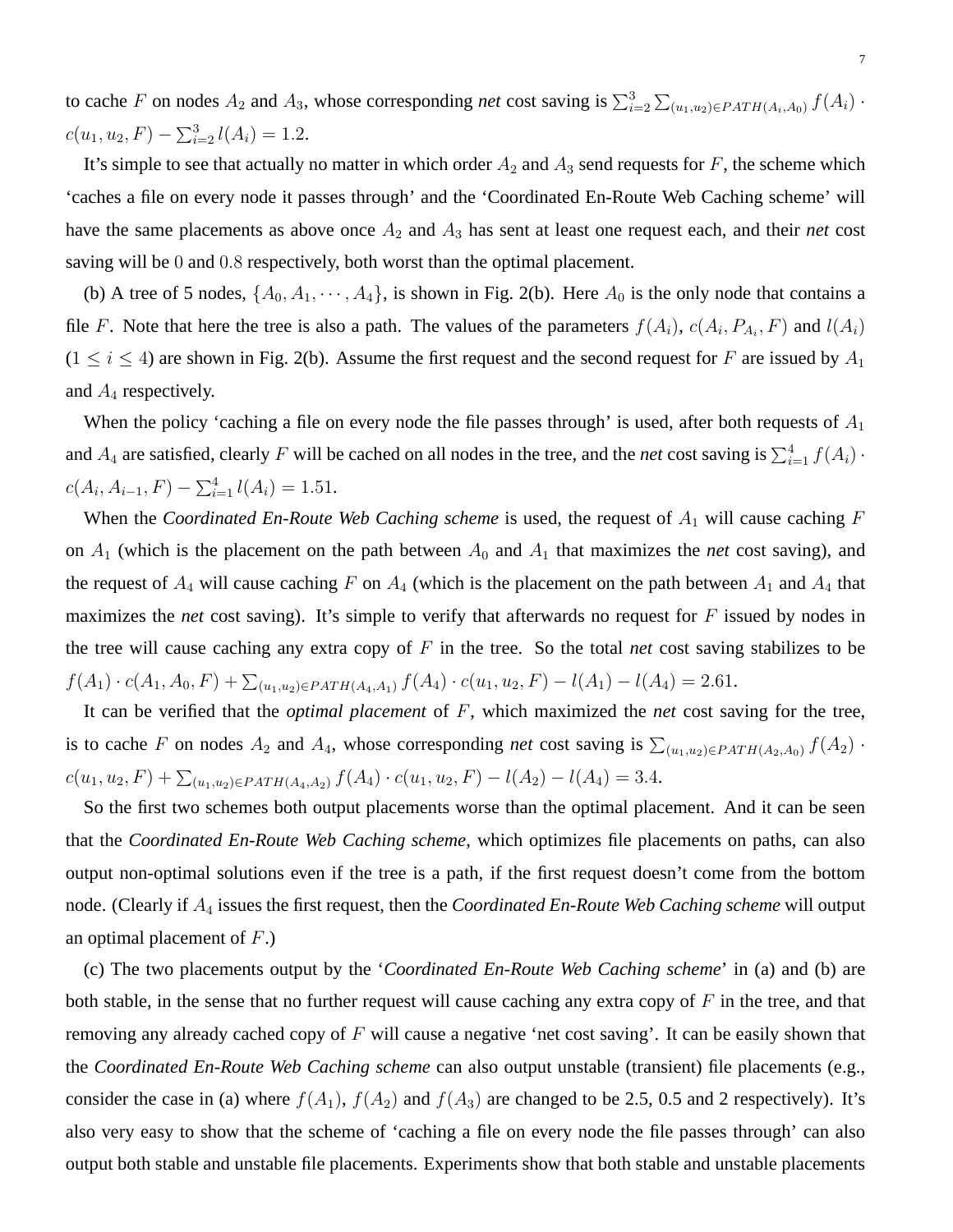are common outputs of the above two schemes; and when being suboptimal, both kinds of placements fail to maximize the net cost saving for the tree.

 $\Box$ 

Further analysis shows that in the worst case the following relative performance will be achieved for every file placement policy mentioned in this paper (excluding the optimal placement): the policy caches  $O(n)$  more copies of the file than the optimal solution does, where n is the number of nodes in the tree; and the ratio between the net cost saving of the optimal solution and the net cost saving of that policy approaches  $\infty$  (if the net cost saving of the policy is positive). For simplicity of this paper we omit this analysis.

#### III. OPTIMAL FILE PLACEMENT ALGORITHM

In this section we formally define the optimal file placement problem for en-route web caching, and present a dynamic programming algorithm which gives the optimal solution. The notations used in this section will be slightly different from those in previous sections for simplicity.

*Definition 1:*  $T = (V, E)$  is a tree, where V is the set of vertices and E is the set of edges. The tree T has a vertex called its 'root'. For every vertex  $v \in V$ ,  $D(v)$  denotes the set of all the vertices that are descendants of v, and  $C(v)$  denotes the set of all the vertices that are children of v. (So  $D(v) \supseteq C(v)$ .) For any two vertices  $u \in V$  and  $v \in V$ ,  $PATH(u, v)$  denotes the set of all the edges on the path between u and v. For every edge  $(u, v) \in E$ , it is associated with a nonnegative parameter  $c(u, v)$ . For every vertex  $v \in V$ , it is associated with two nonnegative parameters,  $f(v)$  and  $l(v)$ . For any vertex  $v \in V$ ,  $f(v) \ge \sum_{u \in C(v)} f(u)$ .

Let  $w \in V$  be a vertex in the tree. Let r be a nonnegative integer, where  $r \leq |D(w)|$ .  $(|D(w)|$  is the cardinality of the set  $D(w)$ .) Let  $R = \{A_1, A_2, \dots, A_r\} \subseteq D(w)$  be a set of r vertices. For  $1 \le i \le r$ , define  $B_i$  as the vertex that satisfies the following three requirements: (1)  $B_i \in R \cup \{w\}$ ; (2)  $B_i$  is an ancestor of  $A_i$ ; (3) no vertex in R is both an ancestor of  $A_i$  and a descendant of  $B_i$ . Then we define the objective function  $\triangle cost(w : r : R)$  as

$$
\Delta cost(w : r : R) = \sum_{i=1}^{r} \sum_{(u,v) \in PATH(A_i,B_i)} f(A_i) \cdot c(u,v) - \sum_{i=1}^{r} l(A_i).
$$

If  $r = 0$ , define  $\Delta cost(w: 0: \emptyset) = 0$ . Finding r and R that maximize  $\Delta cost(w: r: R)$  is referred to as the 'optimal placement problem corresponding to w'.

Let  $w_1 \in V$  and  $w_2 \in V$  be two vertices in the tree, where  $w_1$  is an ancestor of  $w_2$ . Let s be a nonnegative integer, where  $s \leq |D(w_2)| + 1$ .  $(|D(w_2)|$  is the cardinality of the set  $D(w_2)$ .) Let  $S = \{P_1, P_2, \dots, P_s\} \subseteq$  $D(w_2) \cup \{w_2\}$  be a set of s vertices. For  $1 \le i \le s$ , define  $Q_i$  as the vertex that satisfies the following three requirements: (1)  $Q_i \in S \cup \{w_1\}$ ; (2)  $Q_i$  is an ancestor of  $P_i$ ; (3) no vertex in S is both an ancestor of  $P_i$  and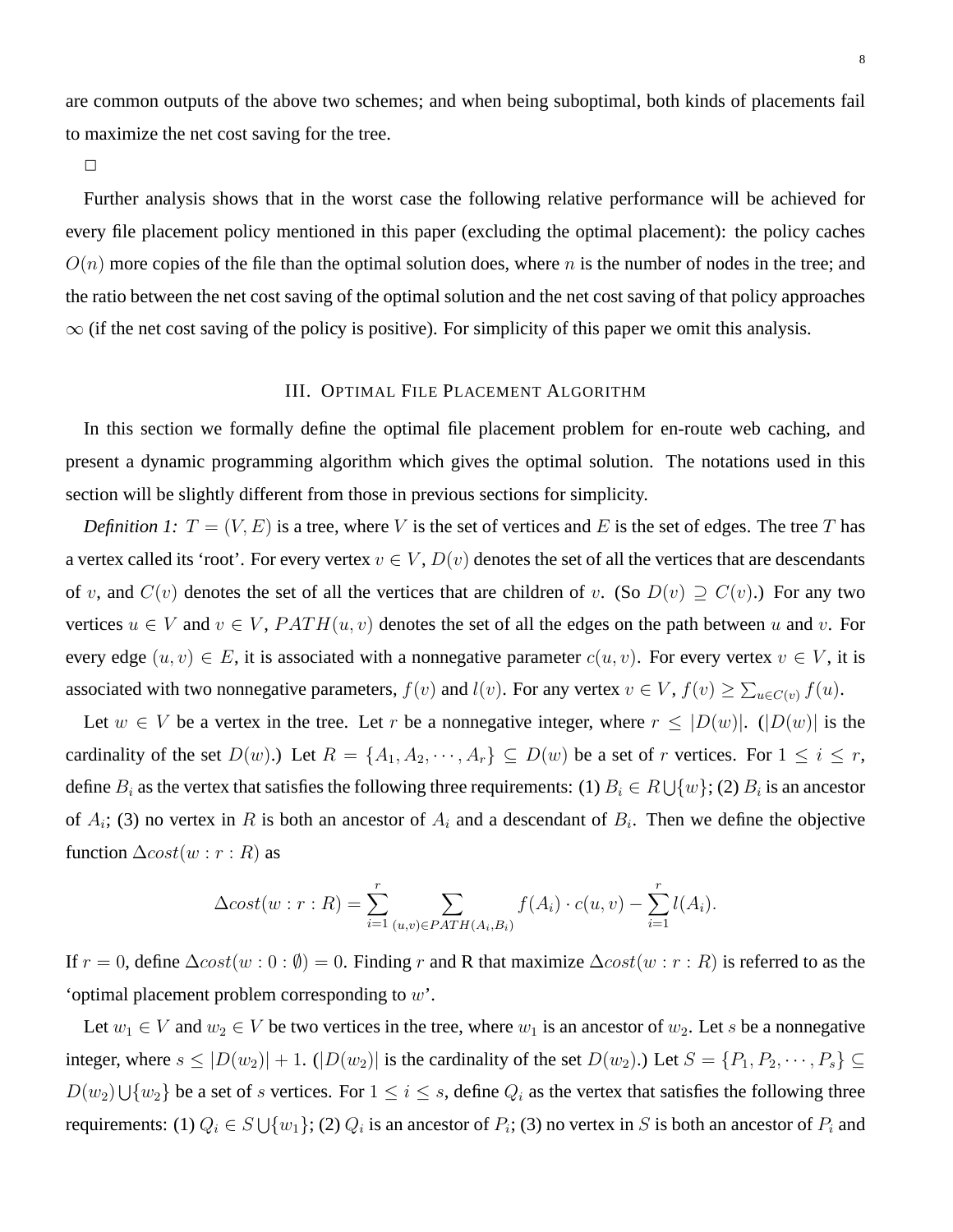a descendant of  $Q_i$ . Then we define the objective function  $\delta(w_1:w_2:s:S)$  as

$$
\delta(w_1:w_2:s:S) = \sum_{i=1}^s \sum_{(u,v)\in PATH(P_i,Q_i)} f(P_i) \cdot c(u,v) - \sum_{i=1}^s l(P_i).
$$

If  $s = 0$ , define  $\delta(w_1 : w_2 : 0 : \emptyset) = 0$ .

 $\Box$ 

If we use  $v_0$  to denote the root of the tree T, then the optimal file placement problem we're studying is simply the *'optimal placement problem corresponding to*  $v_0$ '.

*Theorem 1:* Let  $u_0 \in V$  be a vertex in tree  $T = (V, E)$ . Say  $u_0$  has  $n (n \ge 1)$  children— $u_1, u_2, \dots, u_n$ . Suppose for  $1 \le i \le n$ ,  $s = s_i$  and  $S = S_i$  are a solution that maximizes the function  $\delta(u_0 : u_i : s : S)$ . Then  $r = \sum_{i=1}^n s_i$  and  $R = \bigcup_{i=1}^n S_i$  are a solution that maximizes the function  $\Delta cost(u_0 : r : R)$ . And

$$
\Delta cost(u_0: \sum_{i=1}^n s_i: \bigcup_{i=1}^n S_i) = \sum_{i=1}^n \delta(u_0: u_i: s_i: S_i).
$$

*Proof*: Let r' be a nonnegative integer that is no greater than  $|D(u_0)|$ . Let  $R' \subseteq D(u_0)$  be a set of r' vertices. For any vertex  $v \in R'$ , define  $B'_v$  as the vertex that satisfies the following three requirements: (1)  $B'_v \in R' \cup \{u_0\}$ ; (2)  $B'_v$  is an ancestor of v; (3) no vertex in R' is both an ancestor of v and a descendant of  $B'_v$ .

For  $1 \le i \le n$ , define  $S_i' = R' \cap (D(u_i) \cup \{u_i\})$ . (Then obviously  $\bigcup_{i=1}^n S_i' = R'$ , and  $S_i' \cap S_j' = \emptyset$  for any  $1 \leq i \neq j \leq n$ .) Define  $s'_i = |S'_i|$  to be the cardinality of  $S'_i$ . (Then obviously  $\sum_{i=1}^n s'_i = r'$ .)

By definition,

$$
\begin{split}\n&\Delta cost(u_0:r':R')\\
&= \sum_{v \in R'\ (v_1,v_2) \in PATH(v,B'_v)} f(v) \cdot c(v_1,v_2) - \sum_{v \in R'} l(v) \\
&= \sum_{i=1}^n \sum_{v \in S'_i} \sum_{(v_1,v_2) \in PATH(v,B'_v)} f(v) \cdot c(v_1,v_2) - \sum_{i=1}^n \sum_{v \in S'_i} l(v) \\
&= \sum_{i=1}^n \left\{ \sum_{v \in S'_i} \sum_{(v_1,v_2) \in PATH(v,B'_v)} f(v) \cdot c(v_1,v_2) - \sum_{v \in S'_i} l(v) \right\} \\
&= \sum_{i=1}^n \delta(u_0:u_i:s'_i:S'_i)\n\end{split}
$$

For  $1 \le i \le n$ , the value of  $\delta(u_0 : u_i : s'_i : S'_i)$  is maximized when  $s'_i = s_i$  and  $S'_i = S_i$ . Therefore the value of  $\triangle cost(u_0 : r' : R')$  is maximized when  $r' = \sum_{i=1}^n s_i$  and  $R' = \bigcup_{i=1}^n S_i$ , and  $\triangle cost(u_0 : \sum_{i=1}^n s_i)$  $\bigcup_{i=1}^n S_i$ ) =  $\sum_{i=1}^n \delta(u_0:u_i: s_i: S_i)$ .  $\Box$ 

*Theorem 2:* Let  $u_{-1}$  and  $u_0$  be two vertices in tree  $T = (V, E)$ , where  $u_{-1}$  is an ancestor of  $u_0$ . Say  $u_0$ has  $n (n \ge 1)$  children— $u_1, u_2, \dots, u_n$ . Suppose for  $1 \le i \le n$ ,  $s = s_i$  and  $S = S_i$  are a solution that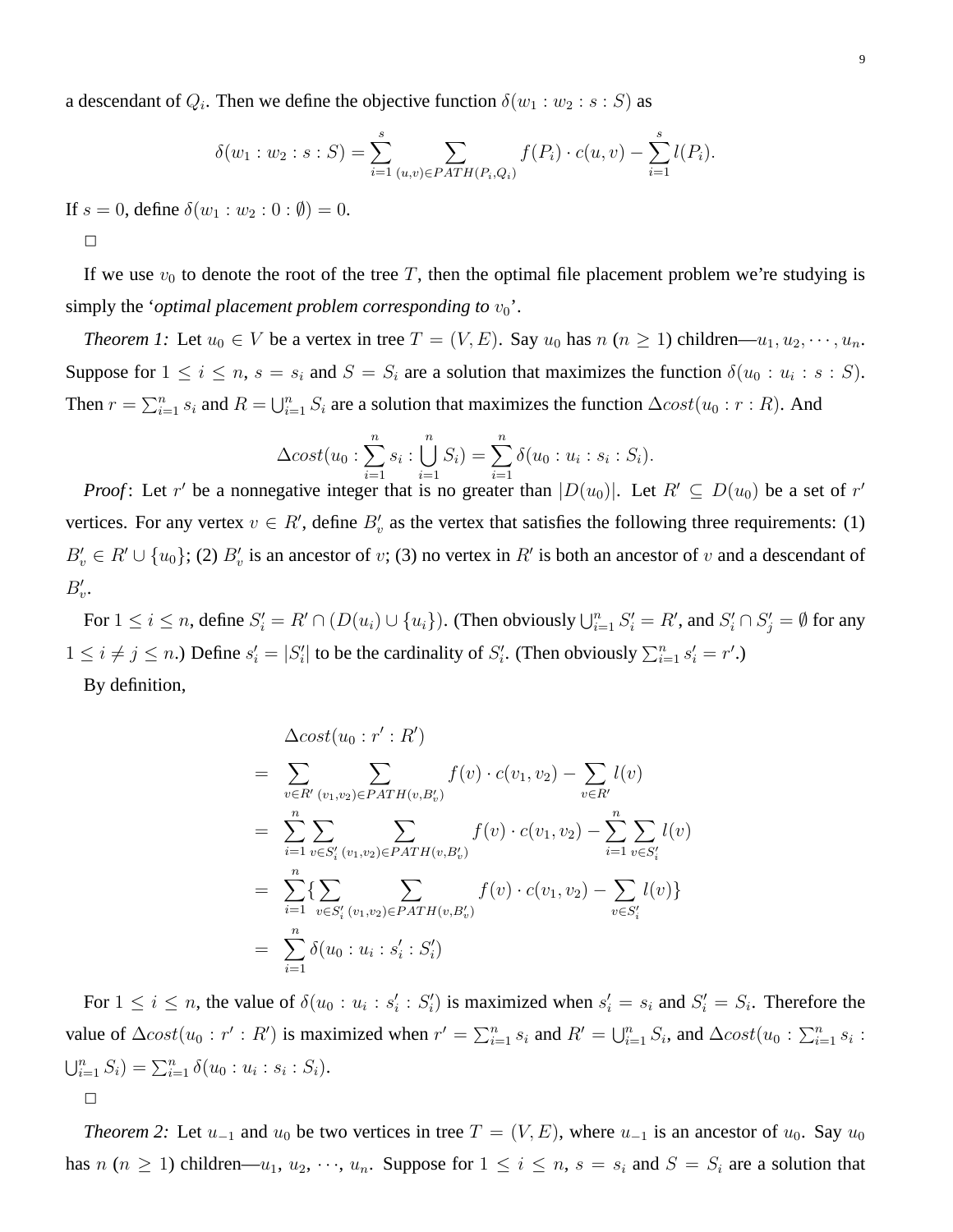maximizes the function  $\delta(u_{-1} : u_i : s : S)$ . Suppose  $r = r_0$  and  $R = R_0$  are a solution that maximizes the function  $\Delta cost(u_0 : r : R)$ . Then

(1) if

$$
\sum_{i=1}^{n} \delta(u_{-1} : u_i : s_i : S_i) \ge \sum_{(u,v) \in PATH(u_0, u_{-1})} f(u_0) \cdot c(u,v) - l(u_0) + \Delta cost(u_0 : r_0 : R_0),
$$

then  $s = \sum_{i=1}^n s_i$  and  $S = \bigcup_{i=1}^n S_i$  are a solution that maximizes the function  $\delta(u_{-1} : u_0 : s : S)$ , and

$$
\delta(u_{-1} : u_0 : \sum_{i=1}^n s_i : \bigcup_{i=1}^n S_i) = \sum_{i=1}^n \delta(u_{-1} : u_i : s_i : S_i);
$$

(2) if

$$
\sum_{i=1}^{n} \delta(u_{-1} : u_i : s_i : S_i) \leq \sum_{(u,v) \in PATH(u_0, u_{-1})} f(u_0) \cdot c(u,v) - l(u_0) + \Delta cost(u_0 : r_0 : R_0),
$$

then  $s = r_0 + 1$  and  $S = R_0 \cup \{u_0\}$  are a solution that maximizes the function  $\delta(u_{-1} : u_0 : s : S)$ , and

$$
\delta(u_{-1}: u_0: r_0+1: R_0\cup \{u_0\}) = \sum_{(u,v)\in PATH(u_0,u_{-1})} f(u_0)\cdot c(u,v) - l(u_0) + \Delta cost(u_0:r_0: R_0).
$$

*Proof*: Let  $s = s'$  and  $S = S'$  be a solution which maximizes the function  $\delta(u_{-1} : u_0 : s : S)$  given the condition that  $u_0 \notin S$ . Let  $s = s''$  and  $S = S''$  be a solution which maximizes the function  $\delta(u_{-1} : u_0 : s : S)$ given the condition that  $u_0 \in S$ . Clearly either  $s = s'$  and  $S = S'$ , or  $s = s''$  and  $S = S''$ , is a solution which maximizes the function  $\delta(u_{-1} : u_0 : s : S)$ .

For every vertex  $v \in S'$ , define  $Q'_v$  as the vertex that satisfies the following three requirements: (1)  $Q'_v \in S' \cup \{u_{-1}\};$  (2)  $Q'_v$  is an ancestor of v; (3) no vertex in S' is both an ancestor of v and a descendant of  $Q'_v$ . Similarly, we define  $Q''_v$  for every vertex  $v \in S''$ .

For  $1 \le i \le n$ , define  $S_i' = S' \cap (D(u_i) \cup \{u_i\})$ . (Then obviously  $\bigcup_{i=1}^n S_i' = S'$ , and  $S_i' \cap S_j' = \emptyset$  for any  $1 \leq i \neq j \leq n$ .) Define  $s'_i = |S'_i|$  to be the cardinality of  $S'_i$ . (Then obviously  $\sum_{i=1}^n s'_i = s'$ .)

For  $1 \leq i \leq n$ , define  $S_i'' = S'' \cap (D(u_i) \cup \{u_i\})$ . (Then obviously  $S'' = (\bigcup_{i=1}^n S_i'') \cup \{u_0\}$ , and  $S_i'' \cap S_j'' = \emptyset$  for any  $1 \le i \ne j \le n$ .) Define  $s_i'' = |S_i''|$  to be the cardinality of  $S_i''$ . (Then obviously  $s'' = 1 + \sum_{i=1}^n s''_i.$ 

We analyze the following two cases.

(1) By definition,

$$
\delta(u_{-1} : u_0 : s' : S')
$$
\n
$$
= \sum_{v \in S'} \sum_{(v_1, v_2) \in PATH(v, Q'_v)} f(v) \cdot c(v_1, v_2) - \sum_{v \in S'} l(v)
$$
\n
$$
= \sum_{i=1}^n \sum_{v \in S'_i} \sum_{(v_1, v_2) \in PATH(v, Q'_v)} f(v) \cdot c(v_1, v_2) - \sum_{i=1}^n \sum_{v \in S'_i} l(v)
$$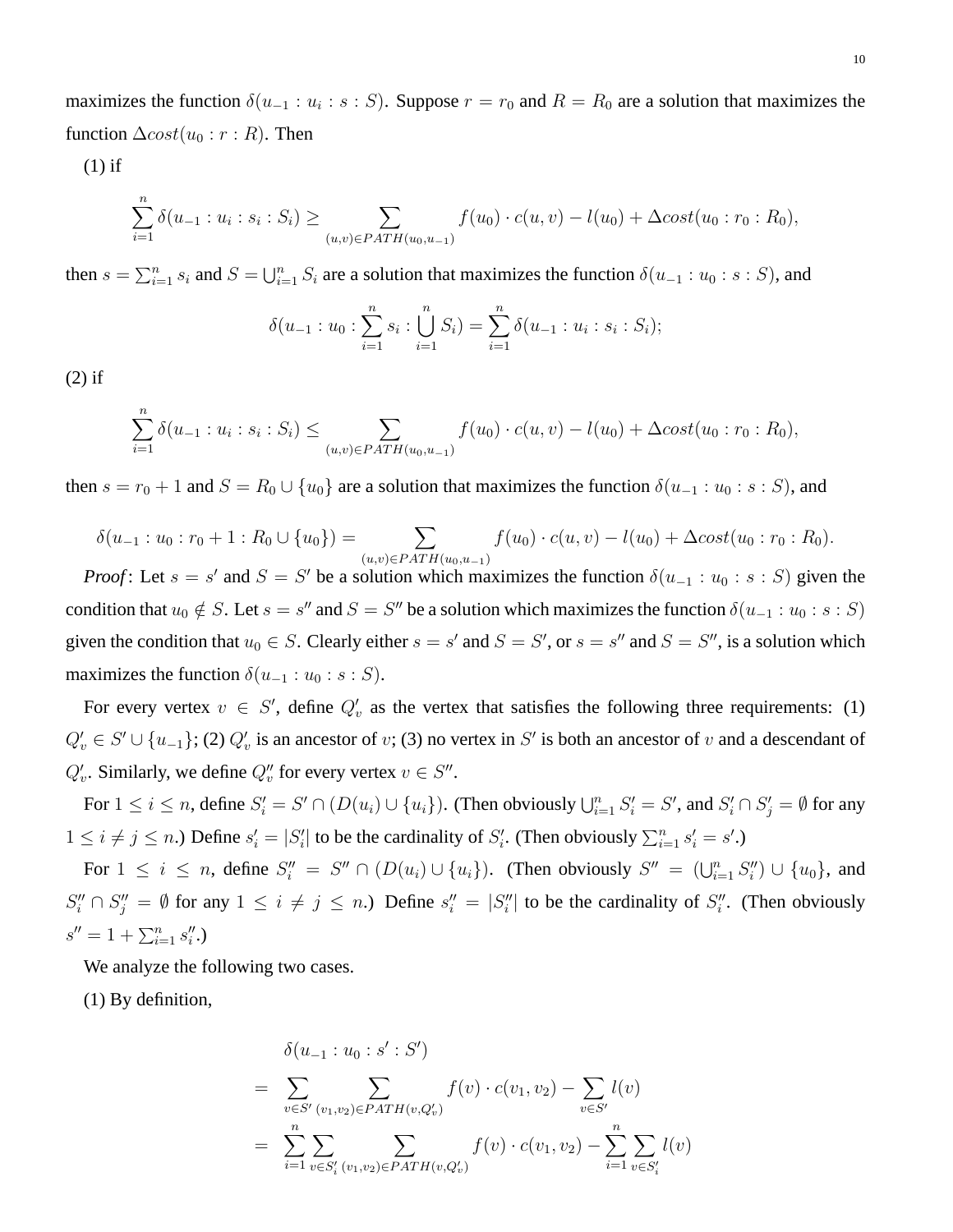$$
= \sum_{i=1}^{n} \{ \sum_{v \in S'_i} \sum_{(v_1, v_2) \in PATH(v, Q'_v)} f(v) \cdot c(v_1, v_2) - \sum_{v \in S'_i} l(v) \}
$$
  

$$
= \sum_{i=1}^{n} \delta(u_{-1} : u_i : s'_i : S'_i)
$$

 $s = s'$  and  $S = S'$  is a solution which maximizes the function  $\delta(u_{-1} : u_0 : s : S)$  given the condition that  $u_0 \notin S$ . So for  $1 \le i \le n$ ,  $s = s'_i$  and  $S = S'_i$  is a solution that maximizes the function  $\delta(u_{-1} : u_i : s : S)$ , just as the solution  $s = s_i$  and  $S = S_i$  is. So

$$
\delta(u_{-1} : u_0 : s' : S') = \sum_{i=1}^n \delta(u_{-1} : u_i : s_i : S_i).
$$

By definition, we know  $u_0 \notin \bigcup_{i=1}^n S_i$ , so  $s = \sum_{i=1}^n s_i$  and  $S = \bigcup_{i=1}^n S_i$  is also a solution which maximizes the function  $\delta(u_{-1} : u_0 : s : S)$  given the condition that  $u_0 \notin S$ .

(2) By definition,

$$
\delta(u_{-1}:u_{0}:s'':S'')
$$
\n
$$
= \sum_{v \in S''} \sum_{(v_{1},v_{2}) \in PATH(v,Q'_{v})} f(v) \cdot c(v_{1},v_{2}) - \sum_{v \in S''} l(v)
$$
\n
$$
= \sum_{i=1}^{n} \sum_{v \in S''_{i}} \sum_{(v_{1},v_{2}) \in PATH(v,Q'_{v})} f(v) \cdot c(v_{1},v_{2}) + \sum_{(v_{1},v_{2}) \in PATH(u_{0},u_{-1})} f(u_{0}) \cdot c(v_{1},v_{2}) - \sum_{i=1}^{n} \sum_{v \in S''_{i}} l(v) - l(u_{0})
$$
\n
$$
= \sum_{(v_{1},v_{2}) \in PATH(u_{0},u_{-1})} f(u_{0}) \cdot c(v_{1},v_{2}) - l(u_{0}) + \sum_{i=1}^{n} \sum_{v \in S''_{i}} \sum_{(v_{1},v_{2}) \in PATH(v,Q''_{v})} f(v) \cdot c(v_{1},v_{2}) - \sum_{i=1}^{n} \sum_{v \in S'_{i}} l(v) \}
$$
\n
$$
= \sum_{(v_{1},v_{2}) \in PATH(u_{0},u_{-1})} f(u_{0}) \cdot c(v_{1},v_{2}) - l(u_{0}) + \Delta cost(u_{0}: \sum_{i=1}^{n} S''_{i}: \bigcup_{i=1}^{n} S''_{i})
$$
\n
$$
= \sum_{(v_{1},v_{2}) \in PATH(u_{0},u_{-1})} f(u_{0}) \cdot c(v_{1},v_{2}) - l(u_{0}) + \Delta cost(u_{0}:S'' - 1:S'' - {u_{0}})
$$

 $s = s''$  and  $S = S''$  is a solution which maximizes the function  $\delta(u_{-1} : u_0 : s : S)$  given the condition that  $u_0 \in S$ . So  $r = s'' - 1$  and  $R = S'' - \{u_0\}$  is a solution that maximizes the function  $\Delta cost(u_0 : r : R)$ , just as the solution  $r = r_0$  and  $R = R_0$  is. So

$$
\delta(u_{-1}: u_0: s'': S'') = \sum_{(v_1, v_2) \in PATH(u_0, u_{-1})} f(u_0) \cdot c(v_1, v_2) - l(u_0) + \Delta cost(u_0: r_0: R_0).
$$

Clearly  $s = r_0 + 1$  and  $S = R_0 \cup \{u_0\}$  is also a solution which maximizes the function  $\delta(u_{-1} : u_0 : s : S)$ given the condition that  $u_0 \in S$ .

Either  $s = \sum_{i=1}^n s_i$  and  $S = \bigcup_{i=1}^n S_i$ , or  $s = r_0 + 1$  and  $S = R_0 \cup \{u_0\}$ , is a solution that maximizes the function  $\delta(u_{-1} : u_0 : s : S)$ . Which of them is the solution that maximizes the function  $\delta(u_{-1} : u_0 : s : S)$ depends on whether  $\delta(u_{-1} : u_0 : \sum_{i=1}^n s_i : \bigcup_{i=1}^n S_i)$  is greater or less than  $\delta(u_{-1} : u_0 : r_0 + 1 : R_0 \cup \{u_0\})$ . Now it's easy to see that Theorem 2 holds.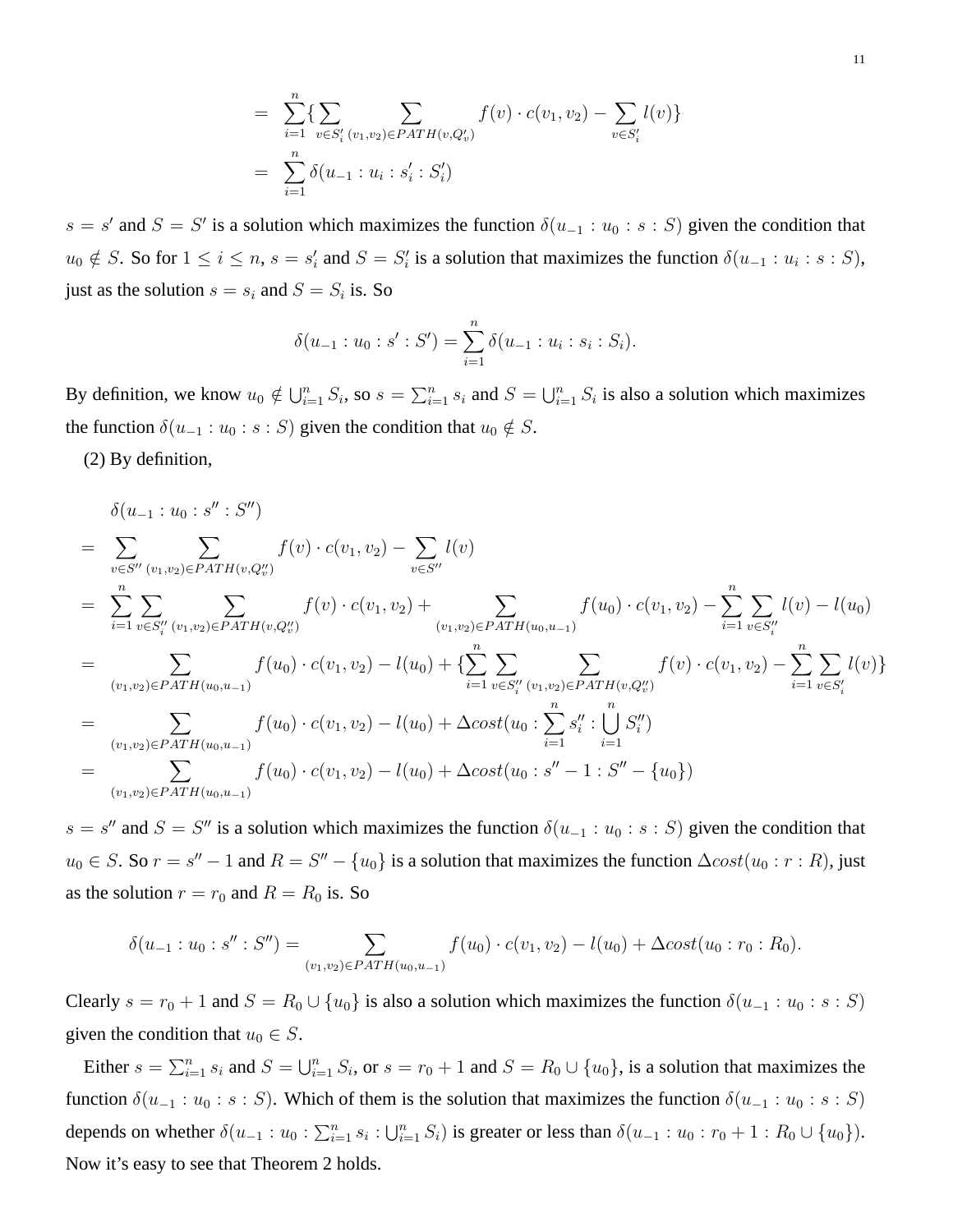Theorem 1 and 2 show how an optimization problem on placement can be decomposed into subproblems. Based on those two theorems, the *optimal file placement problem* can be solved with a dynamic programming algorithm.

We first define a few notations.

*Definition 2:* Given a vertex  $w \in V$  of the tree  $T = (V, E)$ , define  $r_w^{opt}$  and  $R_w^{opt}$  to be a pair of parameters such that the solution ' $r = r_w^{opt}$  and  $R = R_w^{opt}$ ' maximizes the function  $\Delta cost(w : r : R)$ . And define  $\Delta_w^{opt}$ as  $\Delta_{w}^{opt} = \Delta cost(w : r_w^{opt} : R_w^{opt}).$ 

Given two vertices  $w_1 \in V$  and  $w_2 \in V$  of the tree  $T = (V, E)$ , where  $w_1$  is an ancestor of  $w_2$ , define  $s_{w_1,w_2}^{opt}$  and  $S_{w_1,w_2}^{opt}$  to be a pair of parameters such that the solution 's =  $s_{w_1,w_2}^{opt}$  and  $S = S_{w_1,w_2}^{opt}$ ' maximizes the function  $\delta(w_1:w_2:s:S)$ . And define  $\delta_{w_1,w_2}^{opt}$  as  $\delta_{w_1,w_2}^{opt} = \delta(w_1:w_2:s_{w_1,w_2}^{opt}:S_{w_1,w_2}^{opt})$ .

#### $\Box$

Now we present the recurrences of the dynamic programming algorithm:

- If a vertex  $u_0$  in tree  $T = (V, E)$  has  $n \ge 1$  children— $u_1, u_2, \dots, u_n$ —then  $r_{u_0}^{opt} = \sum_{i=1}^n s_{u_0, u_i}^{opt}$ ,  $R_{u_0}^{opt} = \bigcup_{i=1}^n S_{u_0, u_i}^{opt}$ , and  $\Delta_{u_0}^{opt} = \sum_{i=1}^n \delta_{u_0, u_i}^{opt}$ .
- If a vertex  $u_0$  in tree  $T = (V, E)$  has no child, then  $r_{u_0}^{opt} = 0$ ,  $R_{u_0}^{opt} = \emptyset$ , and  $\Delta_{u_0}^{opt} = 0$ .
- For two vertices  $u_{-1}$  and  $u_0$  in tree  $T = (V, E)$ , where  $u_{-1}$  is an ancestor of  $u_0$ , if  $u_0$  has  $n \ge 1$ children—u<sub>1</sub>, u<sub>2</sub>, ···, u<sub>n</sub>—then  $\delta_{u_{-1},u_0}^{opt} = \max\{\sum_{i=1}^n \delta_{u_{-1},u_i}^{opt}, \sum_{(u,v)\in PATH(u_0,u_{-1})} f(u_0) \cdot c(u,v)$   $l(u_0) + \Delta_{u_0}^{opt}$ . If  $\sum_{i=1}^n \delta_{u_{-1},u_i}^{opt} \geq \sum_{(u,v) \in PATH(u_0,u_{-1})} f(u_0) \cdot c(u,v) - l(u_0) + \Delta_{u_0}^{opt}$ , then  $s_{u_{-1},u_0}^{opt}$  $\sum_{i=1}^{n} s_{u_{-1},u_i}^{opt}$  and  $S_{u_{-1},u_0}^{opt} = \bigcup_{i=1}^{n} S_{u_{-1},u_i}^{opt}$ ; otherwise,  $s_{u_{-1},u_0}^{opt} = r_{u_0}^{opt} + 1$  and  $S_{u_{-1},u_0}^{opt} = R_{u_0}^{opt} \cup \{u_0\}$ .
- For two vertices  $u_{-1}$  and  $u_0$  in tree  $T = (V, E)$ , where  $u_{-1}$  is an ancestor of  $u_0$ , if  $u_0$  has 0 child, then  $\delta_{u_{-1},u_0}^{opt} = \max\{\sum_{(u,v)\in PATH(u_0,u_{-1})} f(u_0)\cdot c(u,v) - l(u_0),0\}.$  If  $\sum_{(u,v)\in PATH(u_0,u_{-1})} f(u_0)\cdot c(u,v)$  $l(u_0) > 0$ , then  $s_{u_{-1},u_0}^{opt} = 1$  and  $S_{u_{-1},u_0}^{opt} = \{u_0\}$ ; otherwise,  $s_{u_{-1},u_0}^{opt} = 0$  and  $S_{u_{-1},u_0}^{opt} = \emptyset$ .

The first and third recurrence come from Theorem 1 and 2 respectively, and the second and fourth recurrence can be easily seen to be correct. If we use  $v_0$  to denote the root of the tree  $T = (V, E)$ , then the *optimal file placement problem* is to find  $r_{v_0}^{opt}$  and  $R_{v_0}^{opt}$ , and to cache  $r_{v_0}^{opt}$  copies of the file on nodes in the set  $R_{v_0}^{opt}$ . The dynamic programming algorithm can be shown to have complexity  $O(|V|^2)$ , where  $|V|$  is the number of vertices in tree  $T = (V, E)$ .

## IV. IMPLEMENTATION OF OPTIMAL CONTENT PLACEMENT FOR EN-ROUTE CACHING

In this section we show how the optimal file placement can be fulfilled without prefetching (data pushing) for en-route web caching, and introduce the implementation details of the caching scheme.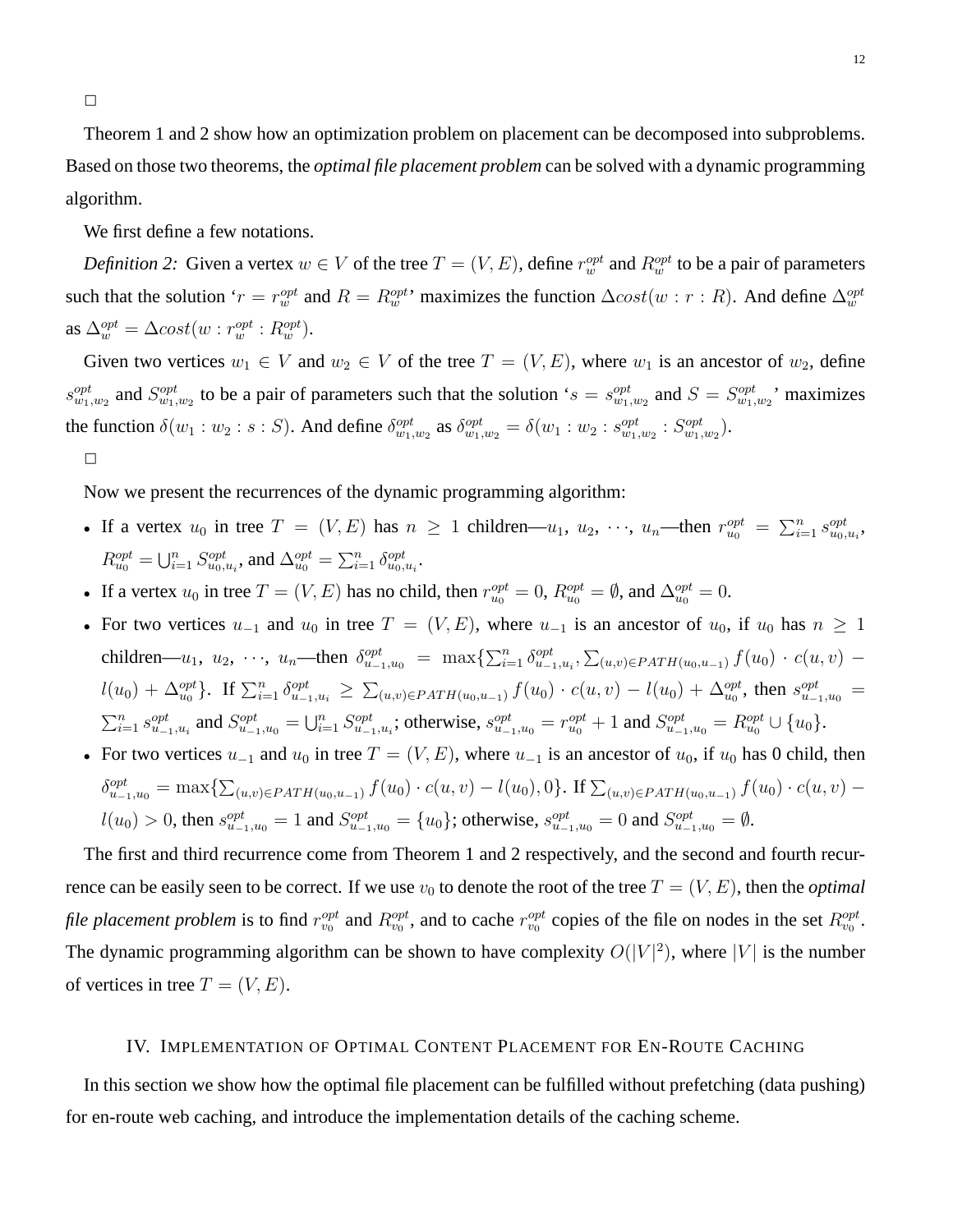#### *A. Optimal Placement without Prefetching*

*Theorem 3:* Let  $T = (V, E)$  be the tree considered in Definition 1, and let  $A_0$  be its root. Let  $r = r_0$  and  $R = R_0$  be a solution that maximizes  $\Delta cost(A_0, r, R)$ , and let  $N = \{A_1, A_2, \dots, A_n\} \subseteq R_0$  be an arbitrary subset of  $R_0$ . Decompose T into  $n + 1$  subtrees, which we denote by  $T_0 = (V_0, E_0)$ ,  $T_1 = (V_1, E_1)$ ,  $\cdots$ ,  $T_n = (V_n, E_n)$ , according to the following three rules: (1)  $V = \bigcup_{i=0}^n V_i$ , and  $V_i \cap V_j = \emptyset$  for any  $0 \le i \ne j$  $j \leq n$ ; (2) for  $0 \leq i \leq n$ ,  $A_i \in V_i$ ; (3) for any node  $v \in V - \{A_i | 0 \leq i \leq n\}$ , if  $A_j \in \{A_i | 0 \leq i \leq n\}$  is an ancestor of v and the path between v and  $A_j$  doesn't contain any node in the set  $\{A_i | 0 \le i \le n, i \ne j\}$ , then  $v \in V_j$ .

For any node  $v \in V$ , define  $U(v)$  as the maximal set that satisfies the following two requirements: (1)  $U(v) \subseteq D(v) \cap N$ , (here  $D(v)$  is the set of all the nodes that are descendants of v in the tree T, as defined in Definition 1); (2) for every node  $u \in U(v)$ , the path between v and u doesn't contain any node in the set  $D(v) \cap N - \{u\}.$ 

For any node  $v \in V$ , define  $f'(v)$  as  $f'(v) = f(v) - \bigcup_{u \in U(v)} f(u)$ . (For the definition of  $f(v)$ , see Definition 1.)

For any i such that  $0 \le i \le n$ , for any nonnegative integer r' such that  $r' \le |V_i| - 1$ , for any set  $R' = \{a_1, a_2, \dots, a_{r'}\}$  such that  $R' \subseteq V_i - \{A_i\}$ , define the objective function  $\Delta' cost(A_i : r' : R')$  as

$$
\Delta' cost(A_i : r' : R') = \sum_{j=1}^{r'} \sum_{(u,v) \in PATH(a_j, b_j)} f'(a_j) \cdot c(u, v) - \sum_{j=1}^{r'} l(a_j),
$$

where  $b_j$  ( $1 \le j \le r'$ ) is defined as the node that satisfies the following three requirements: (1)  $b_j \in$  $R' \cup \{A_i\}$ ; (2)  $b_j$  is an ancestor of  $a_j$ ; (3) no vertex in  $R'$  is both an ancestor of  $a_j$  and a descendant of  $b_j$ . If  $r' = 0$ , define  $\Delta' cost(A_i : 0 : \emptyset) = 0$ .

For  $0 \le i \le n$ , let  $r' = r'_i$  and  $R' = R'_i$  be a solution that maximizes the value of  $\Delta' cost(A_i : r' : R')$ . Then

$$
r = n + \sum_{i=0}^{n} r'_i
$$

and

$$
R = N \cup (\bigcup_{i=0}^{n} R'_i)
$$

is a solution that maximizes the value of  $\Delta cost(A_0, r, R)$ , namely,  $\Delta cost(A_0, n + \sum_{i=0}^n r'_i, N \cup (\bigcup_{i=0}^n R'_i)) =$  $\Delta cost(A_0, r_0, R_0).$ 

*Proof*: Consider T as the tree network where  $A_0$  is the only node caching the file F which satisfies the requests for file F from all the nodes in T. Then  $\Delta cost(A_0, r_0, R_0)$  is the *net* cost saving got by caching F on nodes in the set  $R_0$ . The *net* cost saving got by caching F on nodes in the set N is  $\Delta cost(A_0, n, N)$ . Define  $\Delta_{add}^{max}$  as the maximum net cost saving that we can *additionally* get by caching F on more (including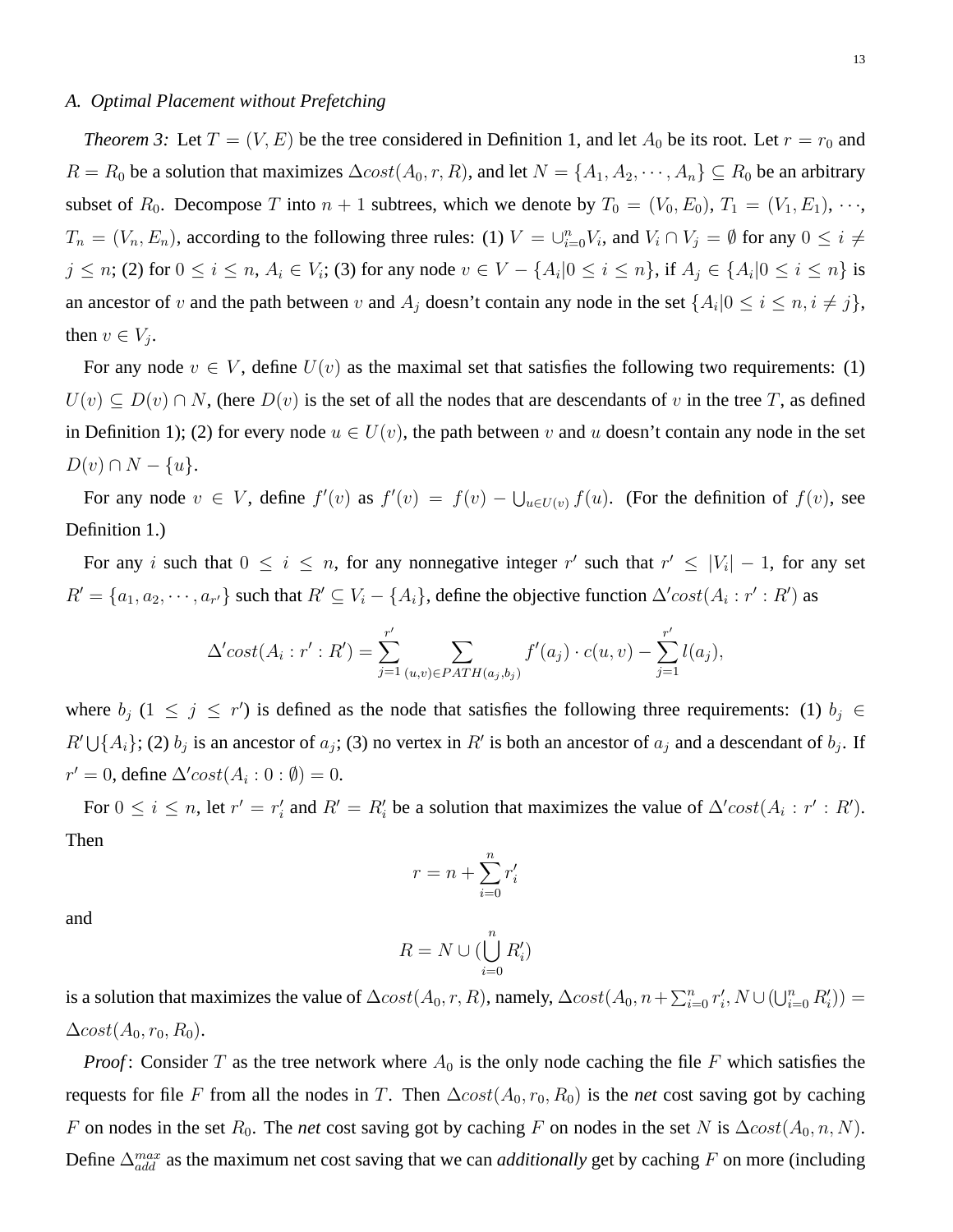zero) nodes in T when F has already been cached on the  $n + 1$  nodes in the set  $\{A_0\} \cup N = \{A_i | 0 \leq$  $i \leq n$ . Since  $r = r_0$  and  $R = R_0$  is a solution that maximizes  $\Delta cost(A_0, r, R)$  and  $N \subseteq R_0$ , clearly  $\Delta cost(A_0, r_0, R_0) = \Delta cost(A_0, n, N) + \Delta_{add}^{max}.$ 

Define  $\Delta_{S|N}$  as the *additional* net cost saving we can get by caching F on nodes in the set  $S \subseteq V {A_i|0 \leq i \leq n}$  when F has already been cached on the  $n+1$  nodes in the set  ${A_i|0 \leq i \leq n}$ . Partition S into  $n + 1$  subsets  $S_0, S_1, \dots, S_n$ , where  $S_i = S \cap V_i$  for  $0 \le i \le n$ . It's simple to see that when F is cached on the  $n + 1$  nodes in the set  $\{A_i | 0 \le i \le n\}$ , for any node  $v \in V$ , its request for F will be satisfied by  $A_i$  ( $0 \le i \le n$ ) if and only if  $v \in V_i$ , because when  $v \in V_i$ ,  $A_i$  is the nearest ancestor of v that caches F or  $A_i$  is the same node as v. Therefore the net cost saving got by caching F on nodes in  $S_i \subset V_i$ in the subtree  $T_i$  is independent of the net cost saving got by caching F on nodes in  $S_j \subset V_j$  in the subtree  $T_j$  for any  $0 \le i \ne j \le n$ . When F is cached on the  $n+1$  nodes in the set  $\{A_i | 0 \le i \le n\}$ , clearly for any node  $v \in V$ , the rate of requests for F passing through node v (including the requests from v itself and from others) equals  $f'(v)$  — so for  $0 \le i \le n$ , the additional net cost saving got by caching F on nodes in  $S_i \subset V_i$  equals  $\Delta' cost(A_i, |S_i|, S_i)$ . So  $\Delta_{S|N} = \sum_{i=0}^n \Delta' cost(A_i, |S_i|, S_i)$ . For  $0 \le i \le n$ , the value of  $\Delta' cost(A_i, |S_i|, S_i)$  achieves its maximum when  $|S_i| = r'_i$  and  $S_i = R'_i$ . So the value of  $\Delta_{S|N}$  achieves its maximum, which is  $\Delta_{add}^{max}$ , when  $|S| = \sum_{i=0}^{n} r'_i$  and  $S = \bigcup_{i=0}^{n} R'_i$ . The conclusion of Theorem 3 naturally follows.

 $\Box$ 

With Theorem 3 it can be shown that the optimal placement of a file on a tree can be fulfilled without prefetching (data pushing) for en-route caching. Let the tree in consideration be the tree  $T$  in Theorem 3. When a node v in the tree issues a request for F, the request will reach the root  $A_0$ , and  $A_0$  will carry out computation to find out the optimal locations to cache  $F$ , which is the set of nodes  $R_0$ . However, the system only needs to cache F on the path between  $A_0$  and v. To be specific, we can make the set N, as defined in Theorem 3, to be the set of nodes not only in  $R_0$  but also on the path between  $A_0$  and v, and cache F only in the nodes in N. After that, the rate of requests for F passing through any node u in the tree becomes  $f'(u)$ . And then, when a node  $v'$  issues a request for F, the request will reach one of the  $n + 1$  nodes in the set  ${A_0}$  ∪ N — say  $A_i$  ( $0 \le i \le n$ ) — and  $A_i$  will compute the optimal locations to cache F in the subtree  $T_i$ . Then again F only needs to be cached on the path between  $A_i$  and  $v'$ . This process can keep going on, and eventually when no request for  $F$  will cause  $F$  to be cached on any additional node, by Theorem 3 the placement of  $F$  on the tree  $T$  is not only optimal for all the subtrees encountered, but also optimal for the whole tree  $T$  itself. So the file  $F$  only needs to be cached on the nodes it necessarily passes through, which is done when  $F$  is transmitted from the node answering the corresponding request for  $F$  to the node that issued the request, and doesn't need to be cached on any node outside the path (which is called *prefetching*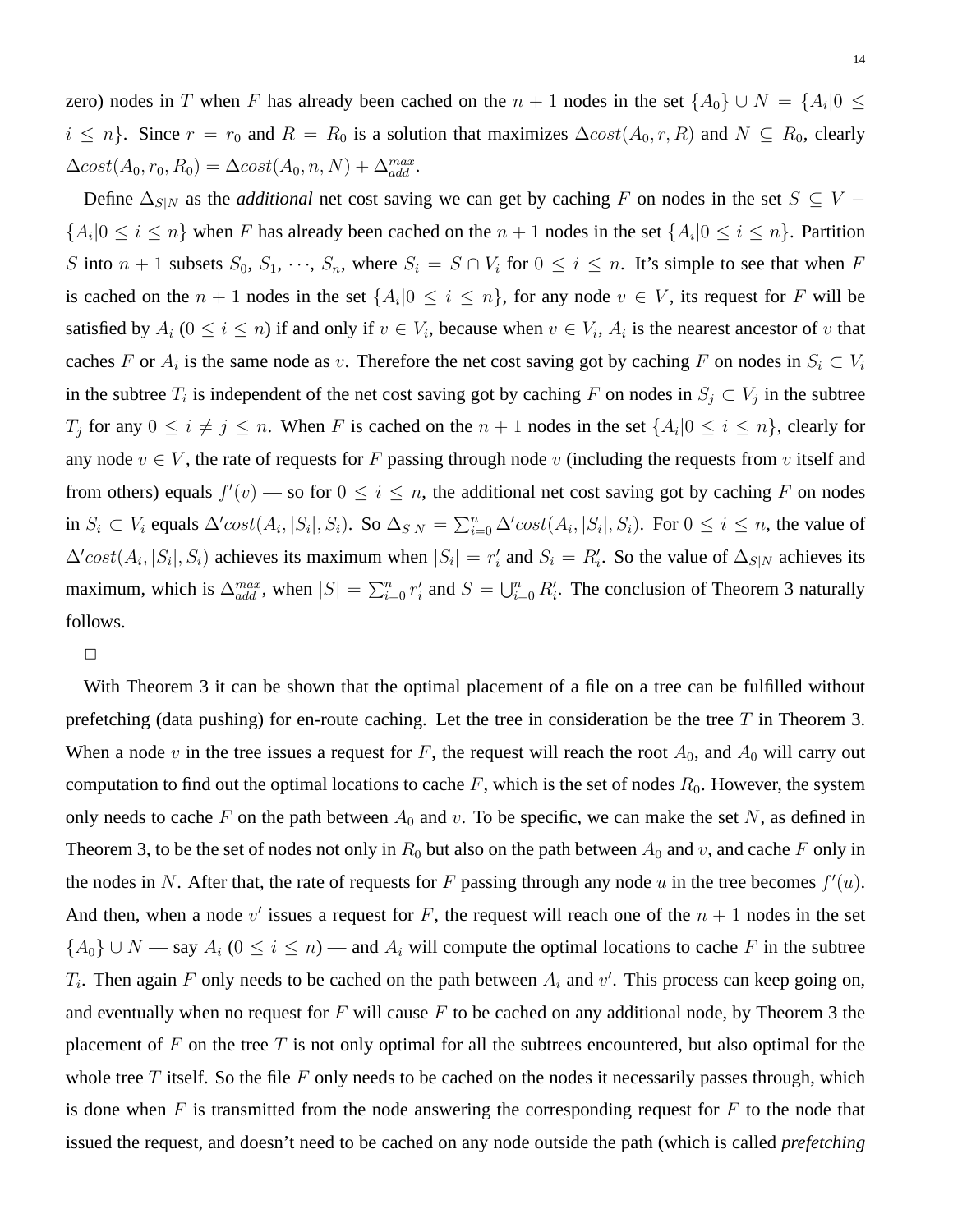or *data pushing*). The aggregation of the placements on different paths forms the optimal placement for the whole tree. Prefetching is many times considered overly-active or unnecessary for caching; and having a caching scheme which doesn't have to use prefetching is certainly desirable. However, it's simple to see that the optimal placement here can also be achieved while using prefetching.

### *B. Implementation*

The caching scheme is implemented as follows. Each cache  $v$  containing a file  $F$  maintains information on the topology of the tree which consists of the set of nodes whose requests for  $F$  are satisfied by  $v$  and the corresponding set of links (edges), the request rate  $f(v')$  for F passing through every node v' in the tree and its corresponding eviction cost  $l(v')$ , and the cost  $c(u, u')$  of every edge  $(u, u')$  in the tree. Every time a request for F is sent from a node v' to a node v which contains F, each node on the path between v and v' piggybacks its ID, the cost for  $F$  of the edge between itself and its parent — which is estimated based on the delays of transmitting files of sizes similar to that of  $F$  from its parent to itself recently — and its eviction cost for F.  $v'$  also piggybacks a time stamp recording the time when the request was issued. The cache  $v$ builds the tree topology based on the piggybacked information, builds a table which records the time when the most recent few requests for  $F$  from each node were issued, and records the nodes' eviction costs and the costs of edges. Then when v computes the optimal placement of  $F$  on the tree, it can estimate the request rate of each node based on the request history using a sliding window technique [18] [19], estimate the eviction cost for  $F$  of each node based on the eviction costs for a few typical file sizes of that node recorded recently, and estimate the cost of every edge for F based on the costs of the edge for a few typical file sizes recorded recently. For a network containing hundreds of thousands of web files (or more), the information collected by v is quite recent and its estimation is usually well updated. Then v sends the file F to v' along with a field indicating which nodes on the path should cache  $F$ , and  $F$  is cached as indicated.

The information a cache  $v$  maintains for a file  $F$  is the information on the whole corresponding tree. So on average each node needs to store only tens of bytes of information related to  $F$ . Also some of the information, such as network topology, can be shared for different files. The amount of data the nodes store for maintaining the information related to files are evened by the large number of files and nodes in the network. The amount of data piggybacked to requests can be reduced by hashing the nodes' IP addresses into short IDs. In the *Coordinated En-Route Web Caching scheme* [19], the types of data transmitted and stored for computing file placements on paths are quite similar to those in this scheme. So it's easy to show that the extra storage and transmission overheads of this scheme is at the same level of those of the *Coordinated En-Route Web Caching scheme*.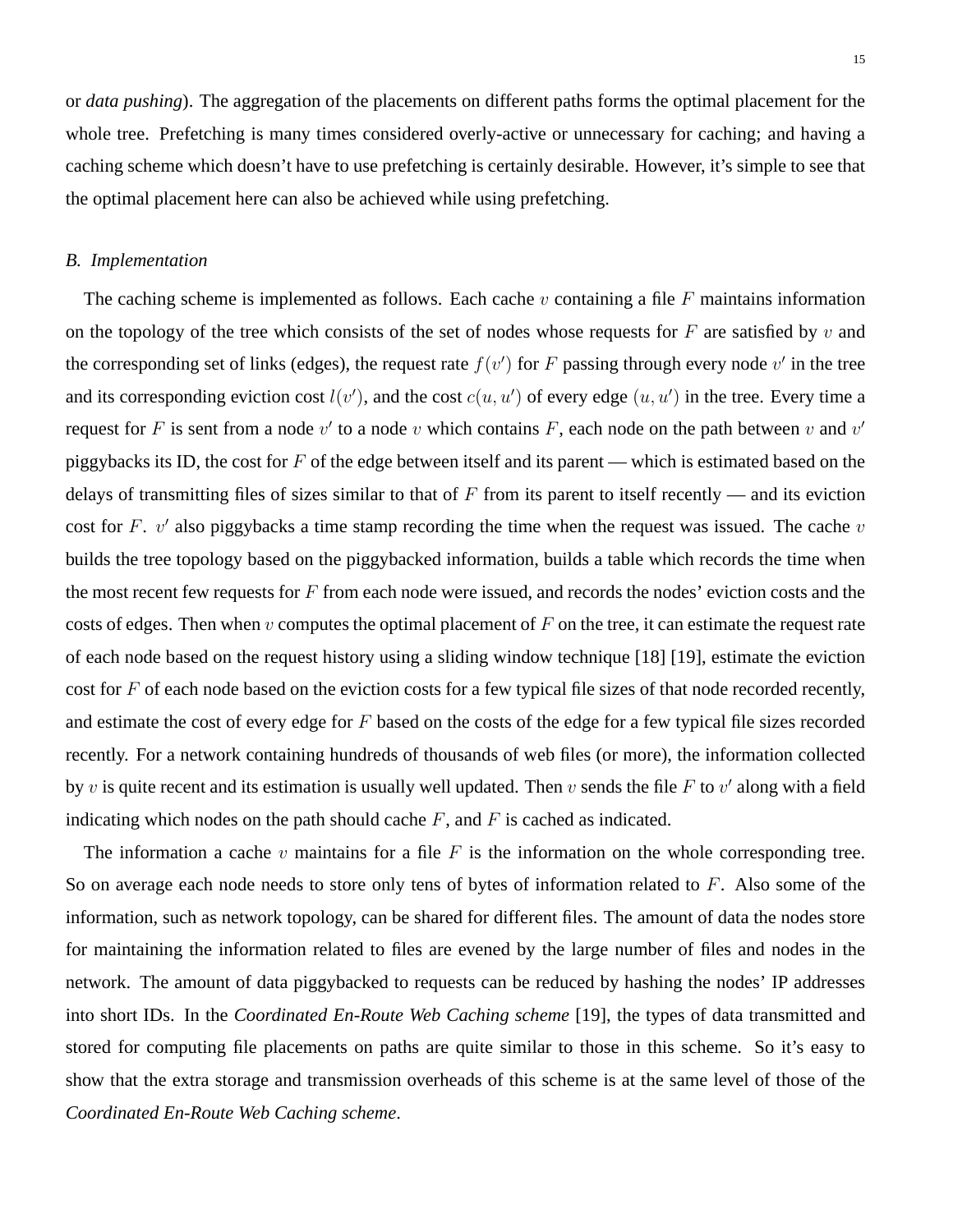#### V. SIMULATION

The emphasis of our simulation is to compare the *relative performance* of the optimal file placement scheme with existing en-route caching schemes. Instead of simulating over a network containing a large number of web files, we simulate for a single file and over a sub-network which is the tree rooted at the server permanently maintaining the file. This simplified model serves as a valuable first step toward the simulation over the original networks with many files, provides us with a useful tool for studying and comparing the different behaviors of different file placement policies, which is important for understanding the placement algorithms at a deeper level, and reveals ample results on the relative performance of different file placement policies by itself. Extensive simulation experiments have been done over a large set of tree topologies and wide parameter ranges.

The tree network is randomly generated using a node-degree probability distribution function (p.d.f.), which specifies the probability distribution of each node's degree (all nodes use the same p.d.f.). Starting with a single node, the tree grows by determining the degree of each existing node until the tree reaches the desired size. Being consistent with the Tiers model [5], the network consists of a WAN (wide area network) in the middle and a number of MANs (metropolitan area networks) attached to it. The WAN is seen as a backbone network where no server or client is attached. An en-route cache is attached to every WAN and MAN node. The single server containing the file in consideration is chosen randomly from the MAN nodes. Requests for the file in consideration are generated only by MAN nodes and may be transmitted through both MAN and WAN nodes. An eviction cost  $l(v)$  is associated with every node v, and its value changes from time to time, each time randomly generated independent of other nodes and its own historical values. To simulate the removal of the file from a node it has been cached on, every time if the cost loss of removing the file from a cache is smaller than the cache's eviction cost, the file will be evicted from the cache. That is validated by the fact that the eviction cost of a node is largely determined by the characteristics and placements of the huge number of files other than the one file in consideration, and thus is only remotely correlated to the file in consideration; and once the cost loss of removing the file from a certain cache becomes so insignificant that it's smaller that the cache's eviction cost, requests for other files passing through the cache would have caused the file to be removed.

We simulate three caching schemes: the scheme using the optimal file placement on trees (but each time the file is only cached along a path), the *Coordinated En-Route Web Caching scheme* [19] which optimizes the file placement on paths, and the scheme which caches the file in every cache the file passes through. Experiments have been performed extensively for a large number of tree network topologies and wide ranges of the parameters (e.g., network size, percentage of WAN nodes and link costs). It turns out that the relative performance of the three schemes is quite similar for different network topologies and parameters. Therefore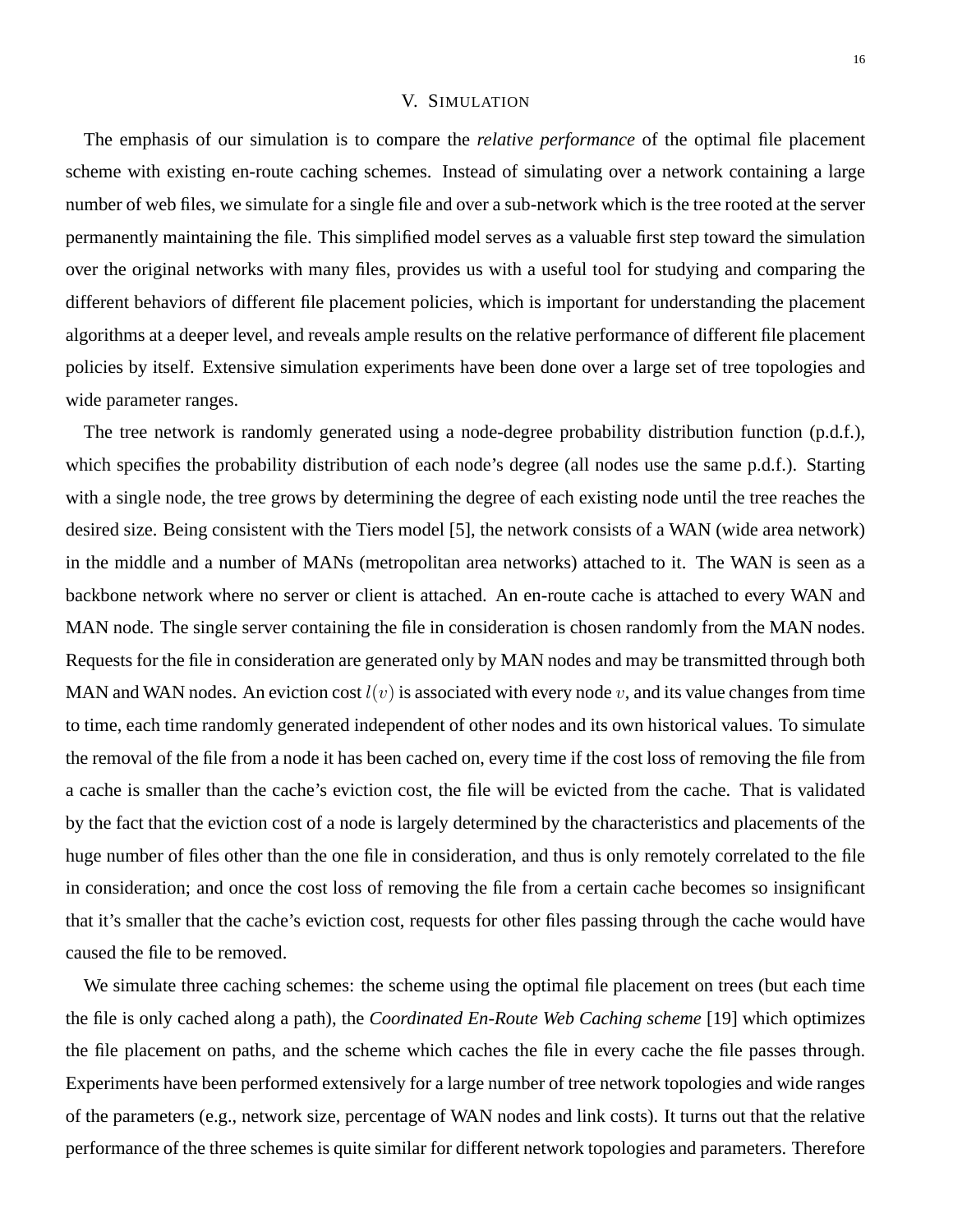we only show the results of four experiments as examples.

Let  $U(x, y)$  denote the uniform distribution between x and y. Let  $f(n)$  denote the probability that a node has degree  $n (n = 1, 2, 3, \dots)$ . Then the parameters of the four experiments are as shown in Table 1. Note that the four experiments are run independently. Therefore the four networks in the four experiments have totally different topologies, and their specific parameter assignments are also independent of each other.

| Parameter                               | Experiment 1 and 3         | Experiment 2 and 4           |
|-----------------------------------------|----------------------------|------------------------------|
| Total number of nodes                   | 200                        | 300                          |
| p.d.f. of node-degree                   | $f(1) = 0.1, f(2) = 0.4,$  | $f(1) = 0.1, f(2) = 0.4,$    |
|                                         | $f(3) = 0.25, f(4) = 0.25$ | $f(3) = 0.25, f(4) = 0.125,$ |
|                                         |                            | $f(5) = 0.125$               |
| Ratio of WAN nodes to MAN nodes         | 1:1                        | 1:1                          |
| Delay of WAN links                      | $U(0.41, 0.51)$ second     | $U(0.41, 0.51)$ second       |
| Delay of MAN links                      | $U(0.06, 0.08)$ second     | $U(0.06, 0.08)$ second       |
| Eviction cost                           | U(1, 1.2)                  | U(1, 1.2)                    |
| Window size for request-rate estimation | 5                          | 5                            |

Table 1: Parameters of Four Experiments

In all the four experiments, we increase the request rate of MAN nodes, and observe how the average access latency changes when the request rate increases (which means the file becomes more and more popular). Each experiment has 9 stages, while in the *i*-th stage ( $1 \le i \le 9$ ) the average number of requests issued by every MAN node per second is a random number with distribution  $U(0.001 \cdot 10^{(i-1)/4}, 0.009 \cdot 10^{(i-1)/4})$ . (In each experiment, the network topology, the set of WAN nodes and the delay of each link remain the same at the 9 different stages.) The performances of the three schemes in experiment 1 and 2 are shown in Fig. 3(a) and (b). To get a better view of the relatively performance of the file placement scheme we propose and the Coordinated En-Route Web Caching scheme, we show the performances of only those two schemes in experiment 3 and 4 in Fig. 3(c) and (d). In those figures, '*Tree*', '*Path*' and '*Node*' respectively mean the file placement scheme we propose, the Coordinated En-Route Web Caching scheme and the scheme which caches the file in every cache the file passes through, because those three schemes optimize the file placement on a tree, a path and single nodes respectively.

It can be seen that both the '*Tree*' scheme and the '*Path*' scheme perform much better than the '*Node*' scheme, while the performance difference between the '*Tree*' scheme and the '*Path*' scheme is comparatively smaller. The figures imply that the '*Path*' scheme is a big improvement on the '*Node*' scheme, and the '*Tree*' scheme further improves the performance by optimizing the file's placement even better. In all the four experiments, compared to the '*Path*' scheme, the '*Tree*' scheme saves the average access latency by 6 to 33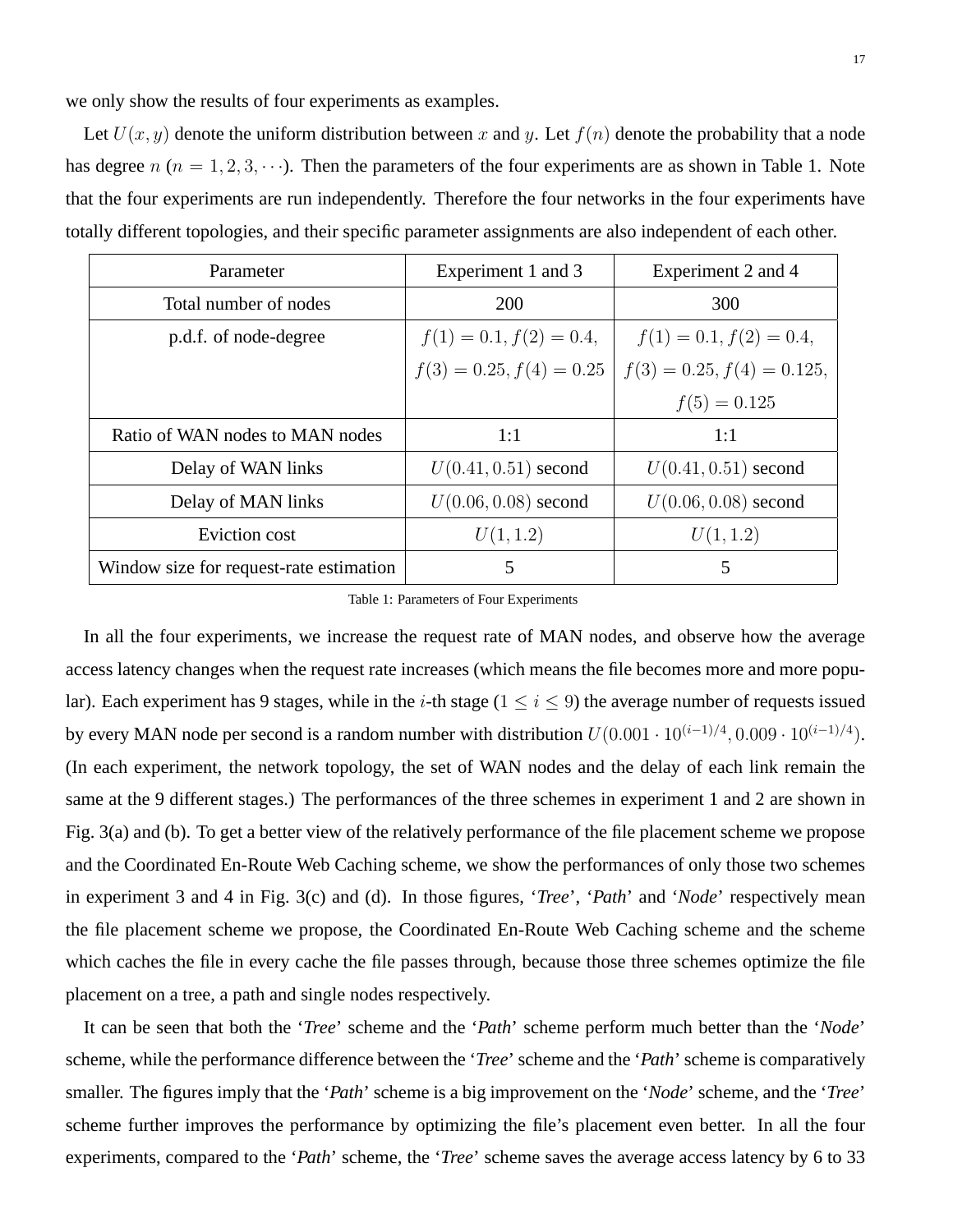

Fig. 3. Average access latency vs. average request rate

percent in most of the stages, which can be regarded as substantial.

## VI. CONCLUSIONS

In this paper we show that existing file placement policies for en-route caching are all solving restricted partial problem of the original file placement problem, thus give only sub-optimal solutions. A low-complexity dynamic-programming algorithm which outputs the optimal solution is presented. It's shown that the optimal placement of web files can be implemented without prefetching. And both analysis and simulations show that the optimal file placement solution can perform substantially better than other existing file placement policies for en-route caching.